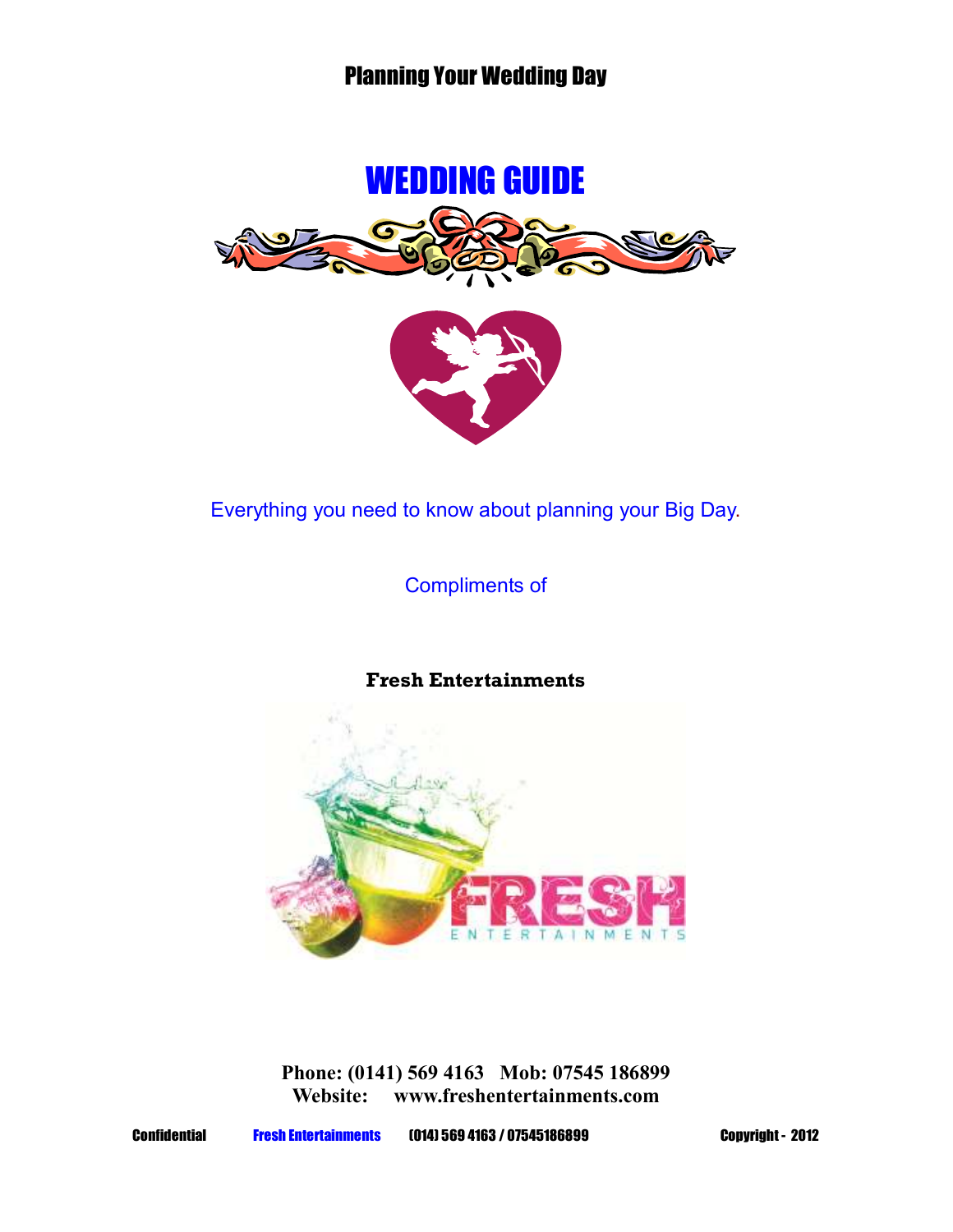# **Table of Contents**

|                                 | <b>Part 4 Deciding the Type of Wedding</b> |                              |                  |
|---------------------------------|--------------------------------------------|------------------------------|------------------|
|                                 |                                            |                              |                  |
|                                 |                                            |                              |                  |
|                                 |                                            |                              |                  |
| <b>Part 5 Action Plan</b>       |                                            |                              |                  |
|                                 |                                            |                              |                  |
|                                 |                                            |                              |                  |
|                                 |                                            |                              |                  |
|                                 |                                            |                              |                  |
| <b>Part 6 Getting Organised</b> |                                            |                              |                  |
| 6a                              |                                            |                              |                  |
|                                 |                                            |                              |                  |
| 6C                              |                                            |                              |                  |
|                                 |                                            |                              |                  |
|                                 |                                            |                              |                  |
| 6f                              |                                            |                              |                  |
| 69                              |                                            |                              |                  |
|                                 |                                            |                              |                  |
|                                 |                                            |                              |                  |
| <b>Part 7 The Big Day</b>       |                                            |                              |                  |
|                                 |                                            |                              |                  |
|                                 |                                            |                              |                  |
| 7¢                              |                                            |                              |                  |
| 7d                              |                                            |                              |                  |
|                                 |                                            |                              |                  |
| <b>Appendix</b>                 |                                            |                              |                  |
| <b>Confidential</b>             | <b>Fresh Entertainments</b>                | (014) 569 4163 / 07545186899 | Copyright - 2012 |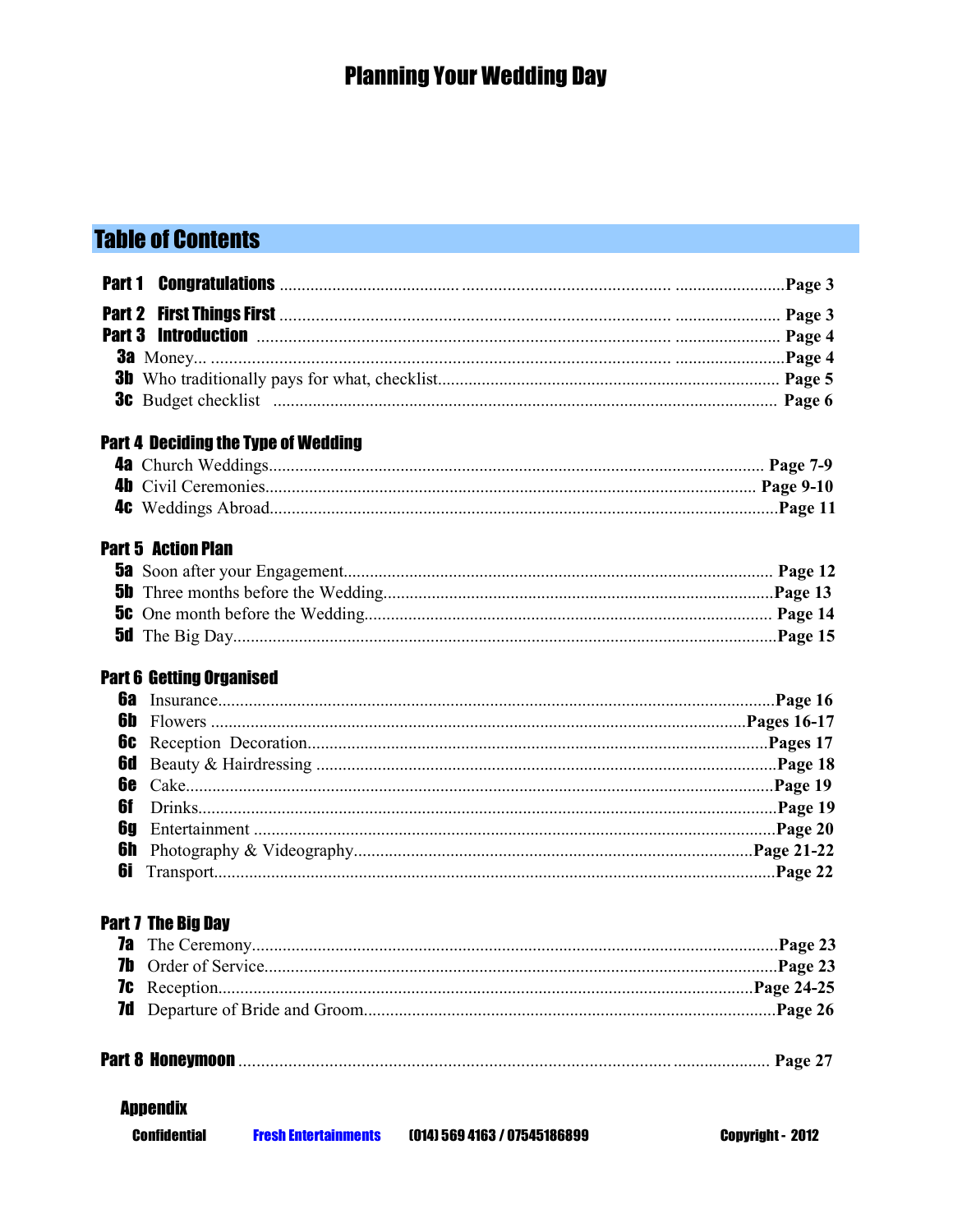#### Congratulations!

- ֠ **Congratulations You are about to start planning one of the most exciting events in your life!**
- ֠ **Every bride-to-be will agree that organising a wedding day is brilliant fun there's choosing your dress, planning your guest list, finding the perfect venue, deciding a colour theme and hundreds of other details to finalise that will make your day really special.**
- ֠ **To help you plan efficiently, we have produced the Fresh Entertainments Wedding Guide. In it you will find suggestions for everything you need to help you make those all-important decisions, however, Fresh Entertainments cannot be held responsible for any omissions in this guide or choices made by the bride, groom or their families!**

### First Things First

- ֠ **As soon as you are engaged, the traditional way to let everyone know is to put an announcement in a local or national newspaper.**
- ֠ **Check prices for the insertion first.**
- ֠ **The usual wording is as follows:**

 **The engagement is announced between Amanda Jayne White, youngest daughter of Mr and Mrs L S White, of Thornton Hough, Cheshire, and Paul Michael Smith, only son of Mr and Mrs J R Smith, of Heswall, Cheshire.** 

֠ **Before setting the Wedding date, decide what sort of ceremony you want and check the church, synagogue, register office or licensed civil venue is available on the day. (see Deciding the Type of Wedding)**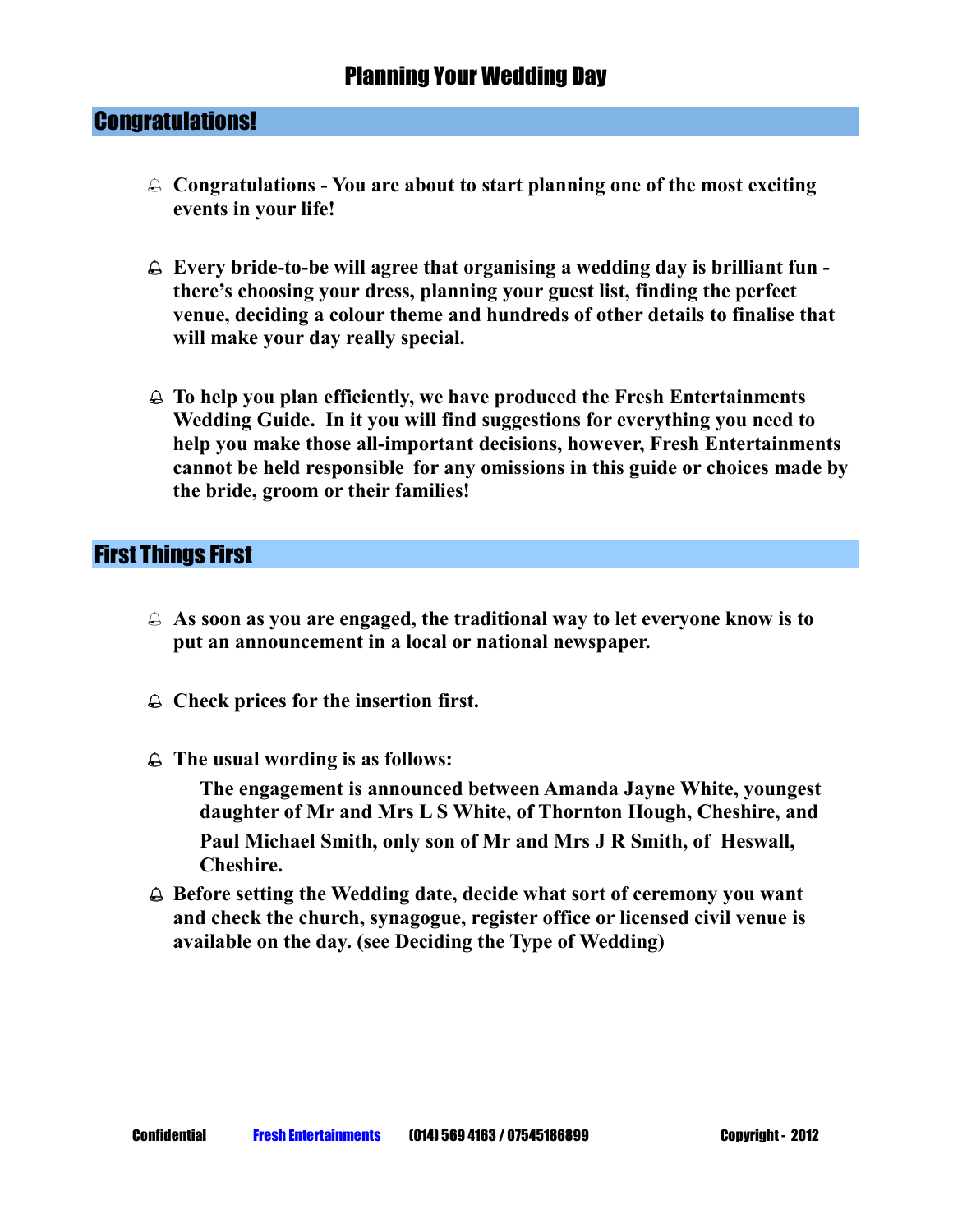#### **Introduction**

**Most couples don't have the luxury of a limitless budget, so this is one time in your lives where careful, creative budgeting really pays off. However, deciding where to spend and where to save can be the hardest choice. There are so many possibilities in creating a memorable, modern celebration. Invitations, selecting the dress, your ceremony and the reception party, not to mention your first night and the honeymoon!!** 

 **Preparing for a wedding - your wedding - is not as bad as what some might tell you, but it will certainly help if you can remember to maintain, more often than not, a sense of humour!** 

 **The secret is to consult with each other, and other members of the family, especially parents, every step of the way. To give yourselves lots of time for arrangements to be organised and to be prepared for some things not to go to plan.** 

 **Although planning a wedding does involve lots of hard work it is, nevertheless, an enjoyable exercise, even if it might not always appear to be.** 

#### **Money**

**Whether you're planning a very traditional day or an informal celebration chances are you'll need to trim costs somewhere along the way. You may fall in love with an incredible designer dress that costs more than you anticipated and therefore will need to spend less on another part of your wedding.** 

 **Remember that, although it's your day, it's your friends and family that make the day special. Accept offers of help from talented people within your social circle. Most people are delighted to help out on a special occasion, so don't feel embarrassed to ask.**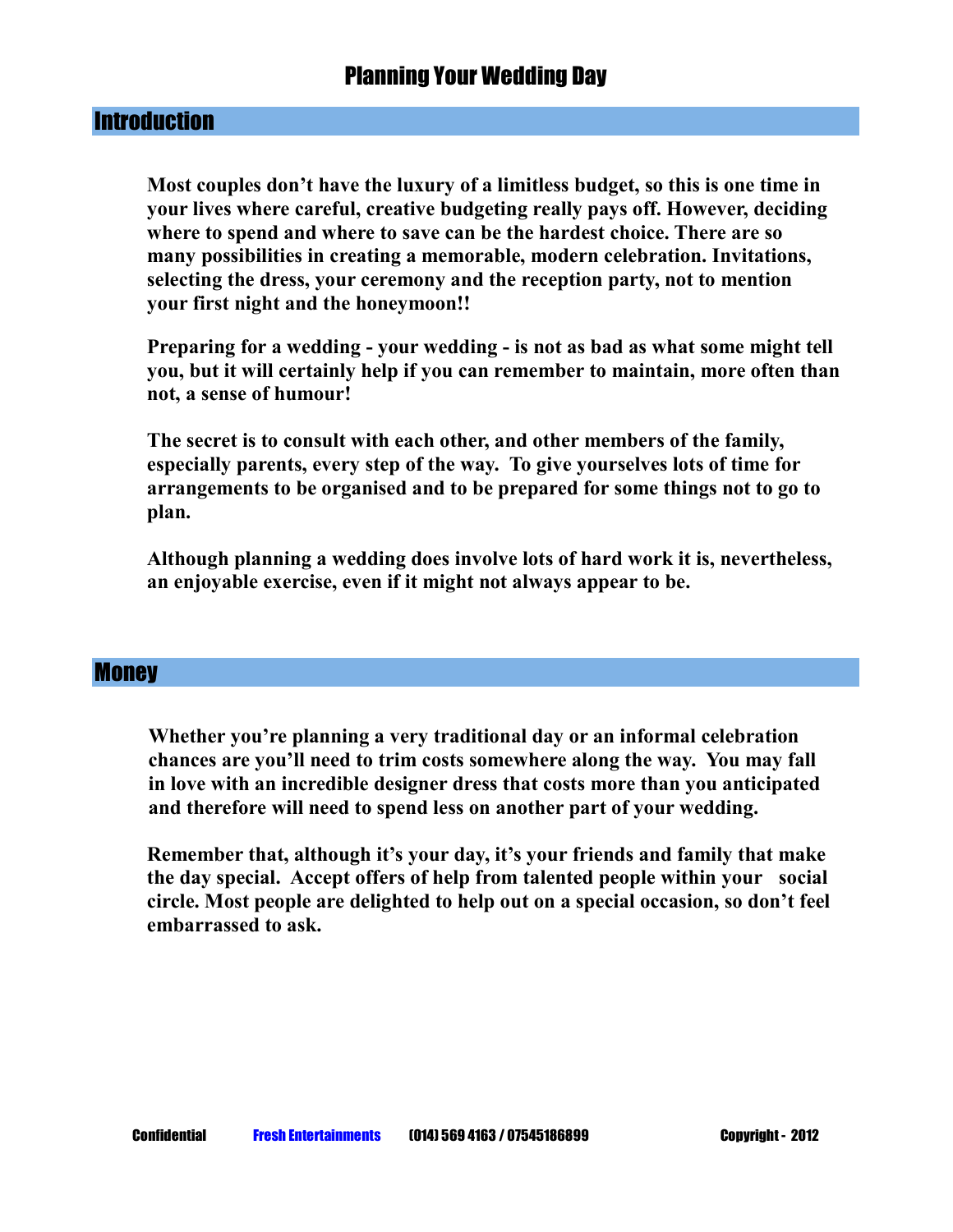### Tradition Checklist

- ֠ **Traditionally the Bride's parents pay for:**
- ֠ **Press announcements Wedding clothes for the Bride and her attendants Flowers for the church and reception The Photographer / Videographer Transport The Reception Catering Entertainment Wedding stationary The Cake**
- ֠ **Traditionally the Groom pays for:**
- ֠ **All fees connected with the church (except flowers) or fees for the registrar and civil license. Bouquets for the bride and bridesmaids, flower sprays for both mothers,**

 **buttonholes for himself, the best man and ushers.** 

֠ **Engagement and Wedding rings. Presents for the attendants and the best man.**

**The groom normally pays for the honeymoon and first night hotel, but nowadays brides often contribute. Who pays for the bridesmaids dresses can be tricky. Bridesmaids and other attendants frequently pay for their own clothes, if this is the case, you should give them some say in what they wear on the day. If you're paying, you should choose the outfits worn.**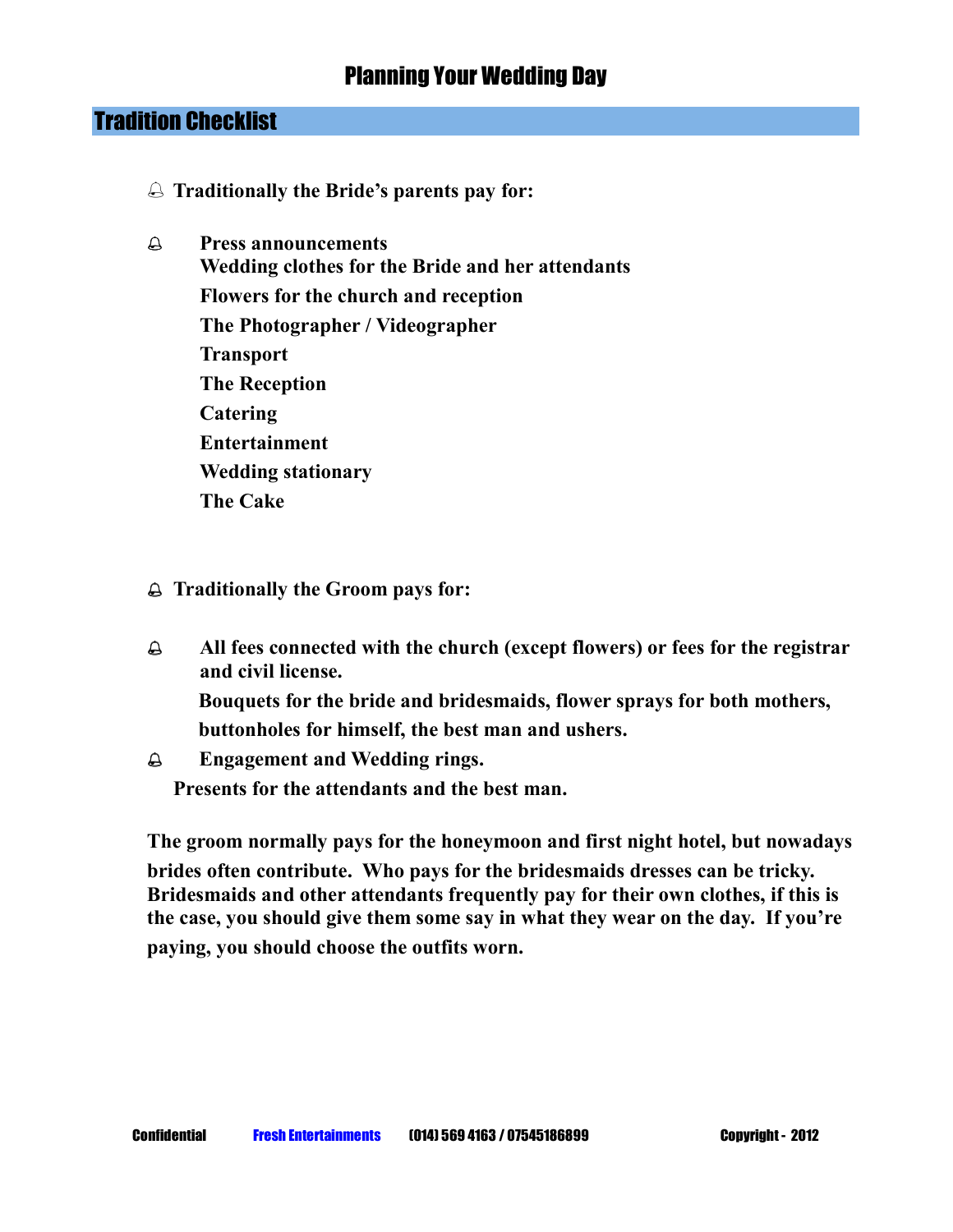|            | <b>BUDGET CHECKLIST</b>                                     | <b>TICK</b>        | <b>COST</b> |
|------------|-------------------------------------------------------------|--------------------|-------------|
| $\ominus$  | RING(S)                                                     | $\left( \ \right)$ | £           |
| €          | <b>WEDDING STATIONARY</b>                                   | $\left( \ \right)$ | £           |
| $\ominus$  | <b>BRIDES WEDDING CLOTHES</b>                               | $\left( \ \right)$ | £           |
| €          | <b>GROOMS WEDDING CLOTHES</b>                               | $\left( \ \right)$ | £           |
| $\ominus$  | <b>ATTENDANTS CLOTHES</b>                                   | $\left( \ \right)$ | £           |
| $\ominus$  | <b>CEREMONY FEES</b><br>(Celebrant / registrar, Music etc.) | $\left( \ \right)$ | £           |
| $\ominus$  | <b>WEDDING TRANSPORT</b>                                    | $\left( \ \right)$ | £           |
| $\ominus$  | PHOTOGRAPHER / VIDEOGRAPHER                                 | $\left( \ \right)$ | £           |
| €          | <b>FLOWERS</b>                                              | $\left( \ \right)$ | £           |
| €          | <b>RECEPTION VENUE</b>                                      | $\left( \ \right)$ | £           |
| €          | <b>DECORATION</b><br>(Balloons, flowers etc.)               | $\left( \ \right)$ | £           |
| $\ominus$  | <b>CATERING</b>                                             | $\left( \ \right)$ | £           |
| $\bigcirc$ | <b>DISCO / ENTERTAINMENT</b>                                | $\left( \ \right)$ | £           |
| $\ominus$  | <b>WEDDING CAKE</b>                                         | $\left( \ \right)$ | £           |
| €          | <b>THANK-YOU GIFTS</b>                                      | $\left( \ \right)$ | £           |
| €          | <b>GOING AWAY OUTFIT</b>                                    | $\left( \ \right)$ | £           |
| $\bigcirc$ | <b>FIRST NIGHT</b>                                          | $\left( \ \right)$ | £           |
| $\bigcirc$ | <b>HONEYMOON</b>                                            | $\left( \ \right)$ | £           |
| $\bigcirc$ | <b>INSURANCE</b>                                            | $\left( \ \right)$ | £           |
| $\bigcirc$ | <b>OTHER</b>                                                | $\left( \ \right)$ | £           |
|            | <b>TOTAL</b>                                                |                    | $\mathbf f$ |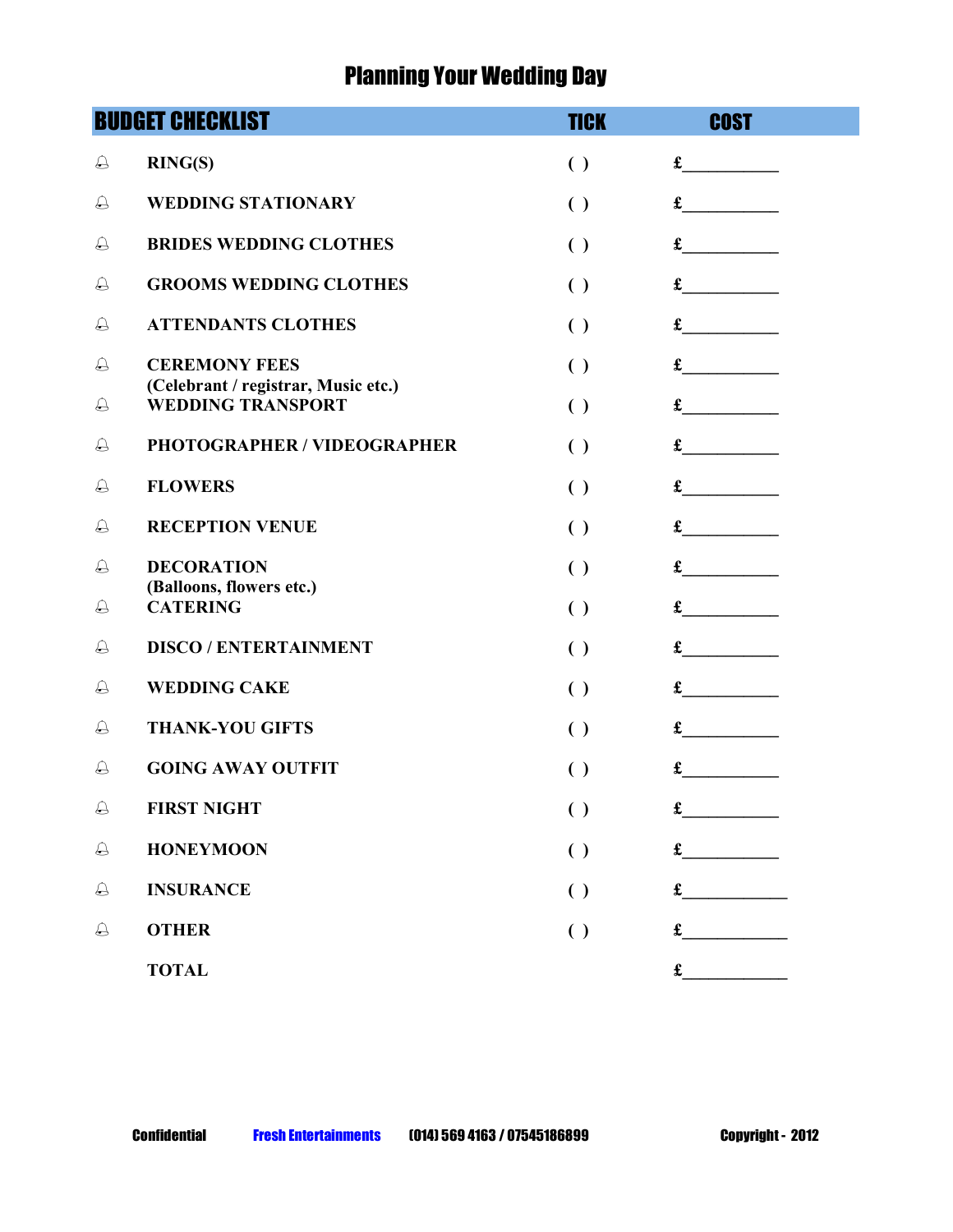#### Church Weddings

**Many couples solemnise their marriage vows in church. The basic arrangement for weddings in the Church of England, Church of Wales and Church of Ireland are very similar. A wedding service can take place on any day of the week, from 8am to 6pm, but bear in mind that Saturdays during the summer get very busy and booked up quickly.** 

**When you first visit your minister, take along you baptism certificates. You will be asked to fill in a form with details of your birth and occupation, plus those of your fiancée and both fathers. The minister will tell you about the church fees and explain the system of calling the banns. The banns are usually called on three consecutive Sundays before the wedding. If one of you lives in a different parish, the banns are called in both.** 

**If you want to get married in another parish, you must have been resident there for at least six months and on the church electoral role for the banns to be called. Alternatively, you can apply for a common licence, which requires you to be resident in the parish for fifteen days before the licence is granted. In exceptional circumstances, a special licence may be applied for from the Archbishop of Canterbury. Speak to the minister about this.** 

**On your first visit, ask the minister if he/she will allow photographs to be taken inside the church and/or recordings or videos to be made of the ceremony. If you are marrying during a religious festival, your choice of flowers for the church may be restricted. Check this with the minister before placing your order. You can ask the minister to give you details of other couples marrying on the same day so that you can see whether they will share the cost of the flowers.** 

**You can also ask the minister and organist about music. Some will only allow religious music, others a more secular choice. If your want to bring an outside organist or choir, check with the resident organist first. Music for a church wedding normally includes organ pieces before the service, an organ piece or hymn at the entrance of the bride, a hymn before the marriage, a hymn or psalm after the prayers, a choir or organ piece during the signing of the register and music for the exit of the bride and groom.** 

**Some ministers object to the litter that confetti causes and only allow the bio-degradable type, such as rose petals. If this is the case or for an alternative, latest trends suggest that instead of throwing confetti, the guests blow bubbles, which can look really romantic when caught on the photographs or the guests carry balloons in colours to match the bridesmaids' dresses and possibly featuring the names of the happy couple. (These can normally be purchased from balloon firms specialising in celebration balloons). Check and tell your friends or put a note in the order of service if necessary.**

**Nearer the day, the minister will ask to see you and your fiancée again. He/She will explain the meaning of the vows, go through the service with you and probably arrange a rehearsal so everyone knows what to do during the ceremony.**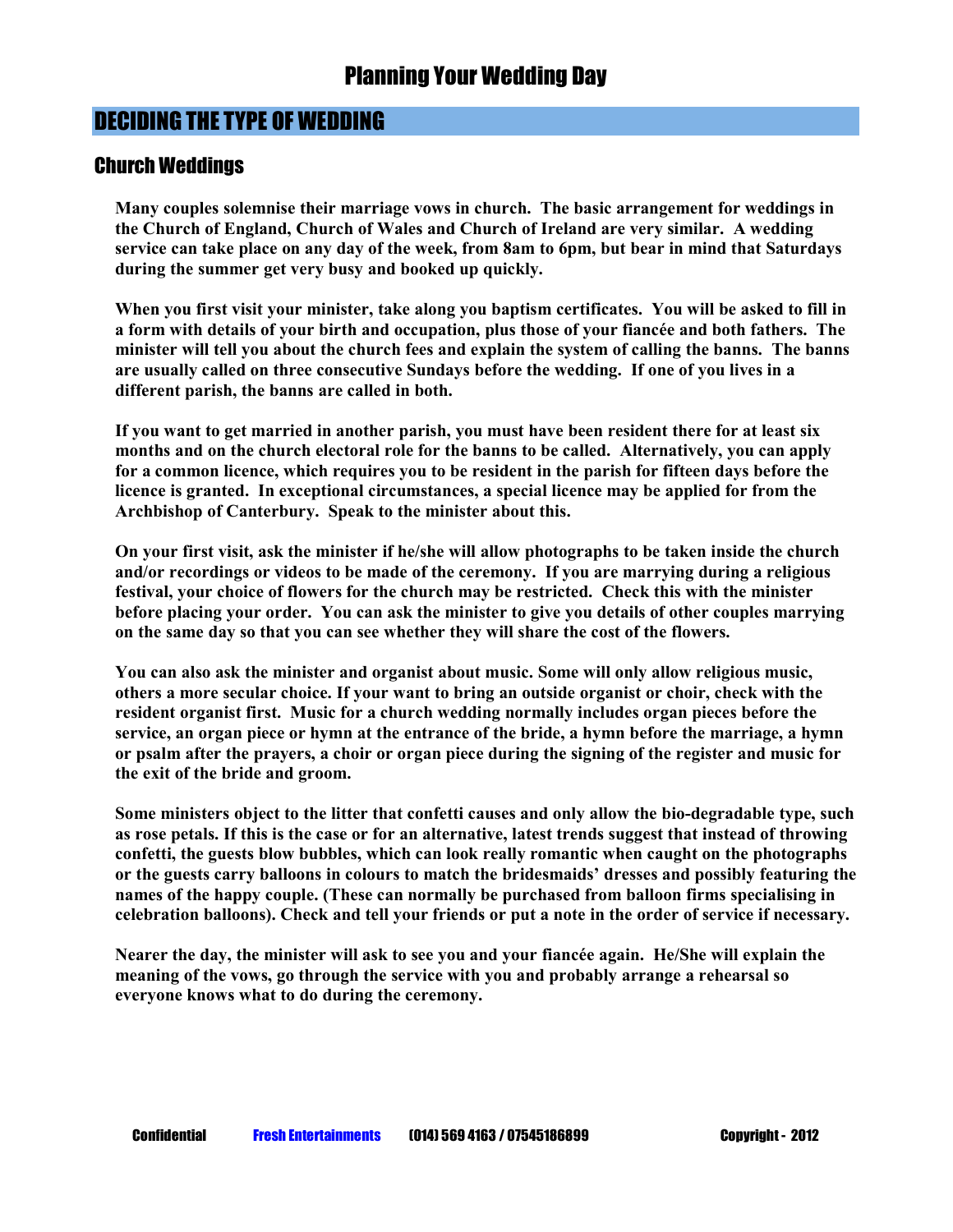#### Church Weddings(cont.)

**The minister will ask you which version of the Marriage Service you would like. The first version, from the 1662 Book of Common Prayer, is rather archaic, and the bride has to promise to obey her husband. The second version is the one updated in 1928, where the basic format is the same but the language is modified and the bride does not have to promise to obey. The third version, the Alternative Service Book, was introduced in 1980 with a modern format. The bride is given the choice of whether or not to obey and there are variations and alternative prayers.** 

#### Roman Catholic weddings

**When you first see your priest, take your baptism and confirmation certificates. Since Catholic priests do not act on behalf of the state, you must obtain a certificate or licence to marry from the local superintendent registrar - check details with your register office. For a marriage to take place between a Catholic and non-Catholic in a Catholic or Anglican church, a dispensation must be obtained - speak to your priest.** 

#### Church of Scotland weddings

**Provided they are conducted by an authorised minister, these can take place anywhere. There are no residency requirements but 15 days' notice must be given at a register office.** 

#### Divorce and other special circumstances

**The question of divorce and remarriage in church remains contentious. The general rule, which is upheld by the Church of England, is that the full marriage service is not permitted where there is a living divorced partner. Other denominations, such as the Methodists and the United Reform Church, sometimes allow a person who has a divorced spouse still living to remarry in church. The decision taken by any church will be made on the merits of each case. In the Roman Catholic Church second marriages can only take place if the partner(s) concerned have been widowed or the previous marriage has been annulled. Church of Scotland ministers are more likely to agree to solemnise second marriages for divorced persons, but this is not a foregone conclusion. Widows and widowers may remarry in church.** 

**If the bride is marrying for the first time she may wear what she likes, as may the groom. If the bride is marrying for the second time, the general rule is to choose a simpler form of wedding dress, usually with a hat or a headdress of flowers. The groom usually wears a morning or lounge suit.**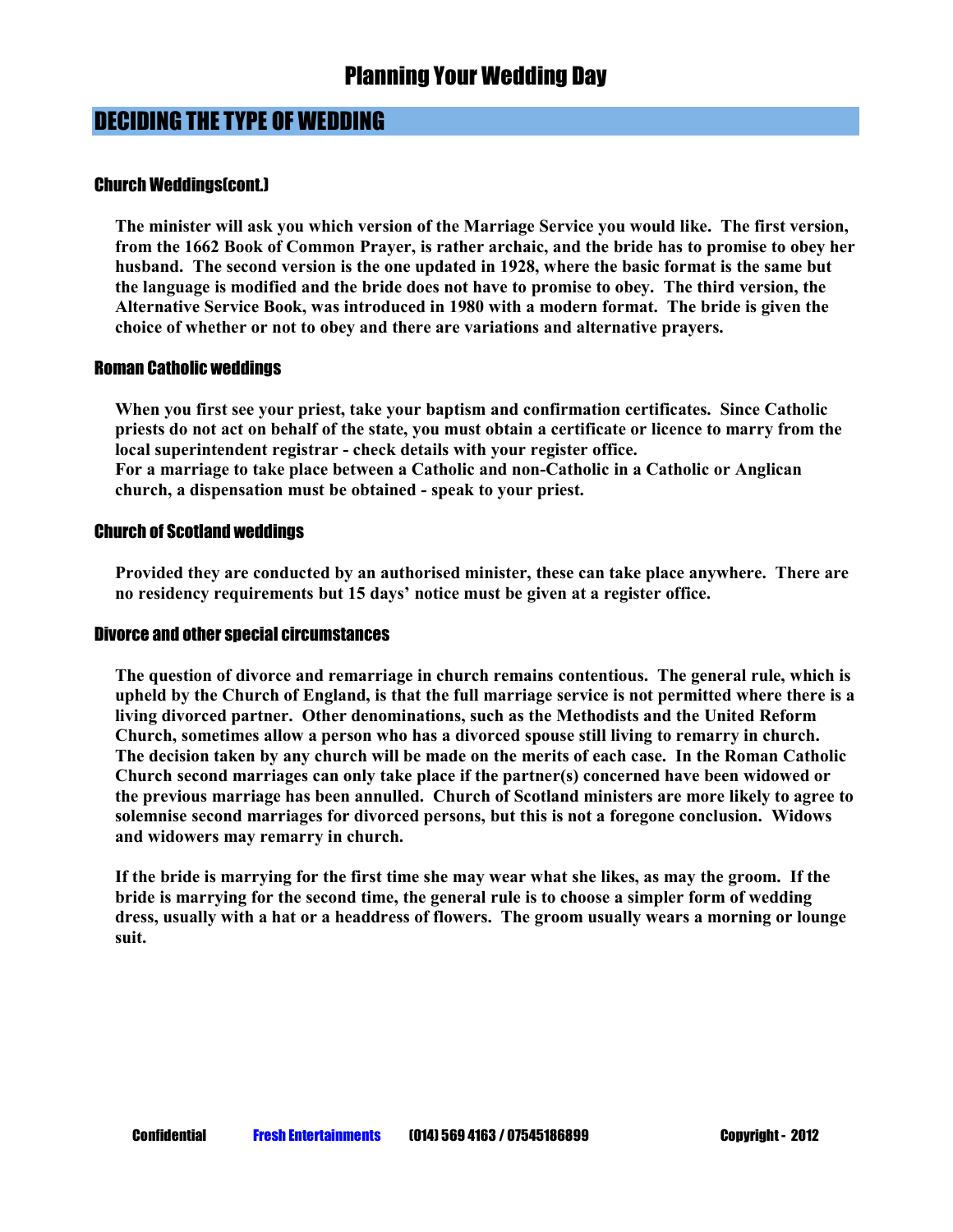#### Service of blessing

**This Church of England service may take place at the discretion of the minister when a couple can't marry in church because of different religious convictions or because one or both has been divorced. Since it is not a marriage service, a civil ceremony must precede it. The ceremony is very simple and involves a confirmation of the couple's vows. It often takes place without such formalities as a choir and hymns. The minister gives a brief address and prayers are said to bless the marriage followed by a gospel reading. The number of guests, music and so on should be discussed with the minister. Formal invitations can be worded as follows:** 

**Mr & Mrs Charles Smith request the pleasure of your company at a Service of Blessing following the marriage of their daughter........** 

#### Civil ceremonies

**Couples may have a civil ceremony because they have different religious beliefs or none at all, or are divorced and are unable to marry in church.** 

#### Register Office Weddings

**You can get married in any register office in England and Wales, not only your local one. However, you must "give notice" of your intention to marry at your local register office. If you and your fiancée live in different areas, you must visit each office. Giving notice entails providing various personal details and signing a declaration that there is no legal impediment to the marriage. You can be married by certificate, meaning that 21 days (not counting Sundays, Good Friday or Christmas Day) must elapse between giving notice and the wedding day itself. You can also be married by licence, which is a quicker (and therefore more expensive) route. Only one day needs to elapse before you can be married. Whether you marry by certificate or licence, the notice to marry is valid for a year and the wedding must take place between 8am and 6pm. Most register offices are only open until noon on Saturdays, and are usually heavily booked in advance. Check with the superintendent registrar how many guests you'll be able to seat in the register office.** 

#### The Ceremony

**This is fairly brief, usually around 20 minutes. The bride and groom declare that there is no lawful impediment to the marriage and call upon people present to witness it. The couple then sign the register, followed by two witnesses, the registrar and the superintendent registrar.** 

#### What to Wear

**There are no conventions about what to wear at a civil ceremony. Couples usually wear something smart: for the bride this can be long or short, white or a colour with or without a hat, headdress or flowers. The groom normally wears a suit and buttonhole, but it is all a matter of personal taste.**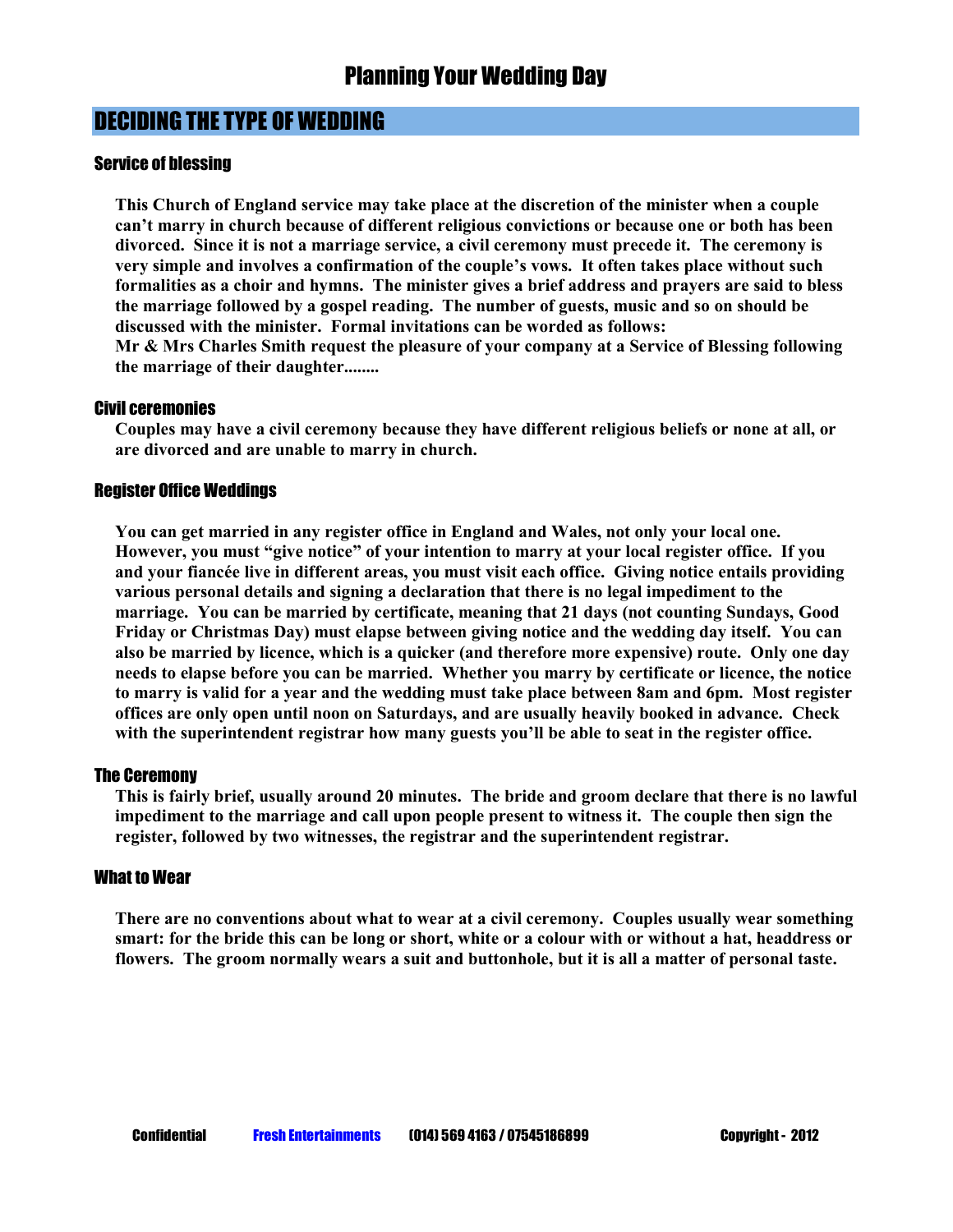#### Licensed venues

**In recent years over 2,000 venues in England and Wales have been granted a licence by the local authority to hold civil weddings. These include hotels, stately homes, restaurants, museums, theatres and even football clubs. To qualify for a licence, the buildings must be permanent (boats without fixed moorings and gardens are therefore ruled out), open to the public and unconnected in any way to religion. Your local register office will have a list of approved buildings throughout England and Wales for a small fee from the Registrar General for England and Wales. Couples wishing to marry in any Approved Premises are now able to book registrars up to two years in advance (prior to 21st October 2005 it was 12 months in advance).** 

**Some licensed venues will hold ceremonies only if the reception is being held there too, while others offer ceremonies only, so check the situation when you book. Many venues now employ wedding co-ordinators to help couples to organise their wedding.** 

#### Civil Ceremonies elsewhere

**In Ireland, civil weddings have to take place in a register office. One partner must be a resident for at least seven days in the area in which the couple wish to be married.** 

**In Northern Ireland, civil weddings also have to take place in a register office. There is also a residency requirement that one partner must be resident for 15 days in the area in which the couple wish to be married.** 

**In Scotland, again, civil weddings must be held in a register office, although there are no residency requirements.** 

#### Alternative Ceremonies

**You can hold a vow-exchanging ceremony reflecting your beliefs and personalities in the location of your choice. However, since this is not legally recognised, it must take place in addition to a civil ceremony. The British Humanist Association (0171 430 0908) can provide booklets and information.** 

#### Music and Readings

**You can have music and readings at civil ceremonies, provided they are non-religious. It would be suitable to have music before the ceremony, for the entrance of the bride, during the signing of the register and for the departure of the bride and groom. In a register office, recorded music may be the easiest option. For a licensed venue, you could choose live music. Registrars are normally happy to allow a couple of readings during a civil ceremony, which could be taken from poetry, novels or songs as long as they have no religious connotations. Consult you registrar to make sure that he or she is happy with your choice of music and readings.**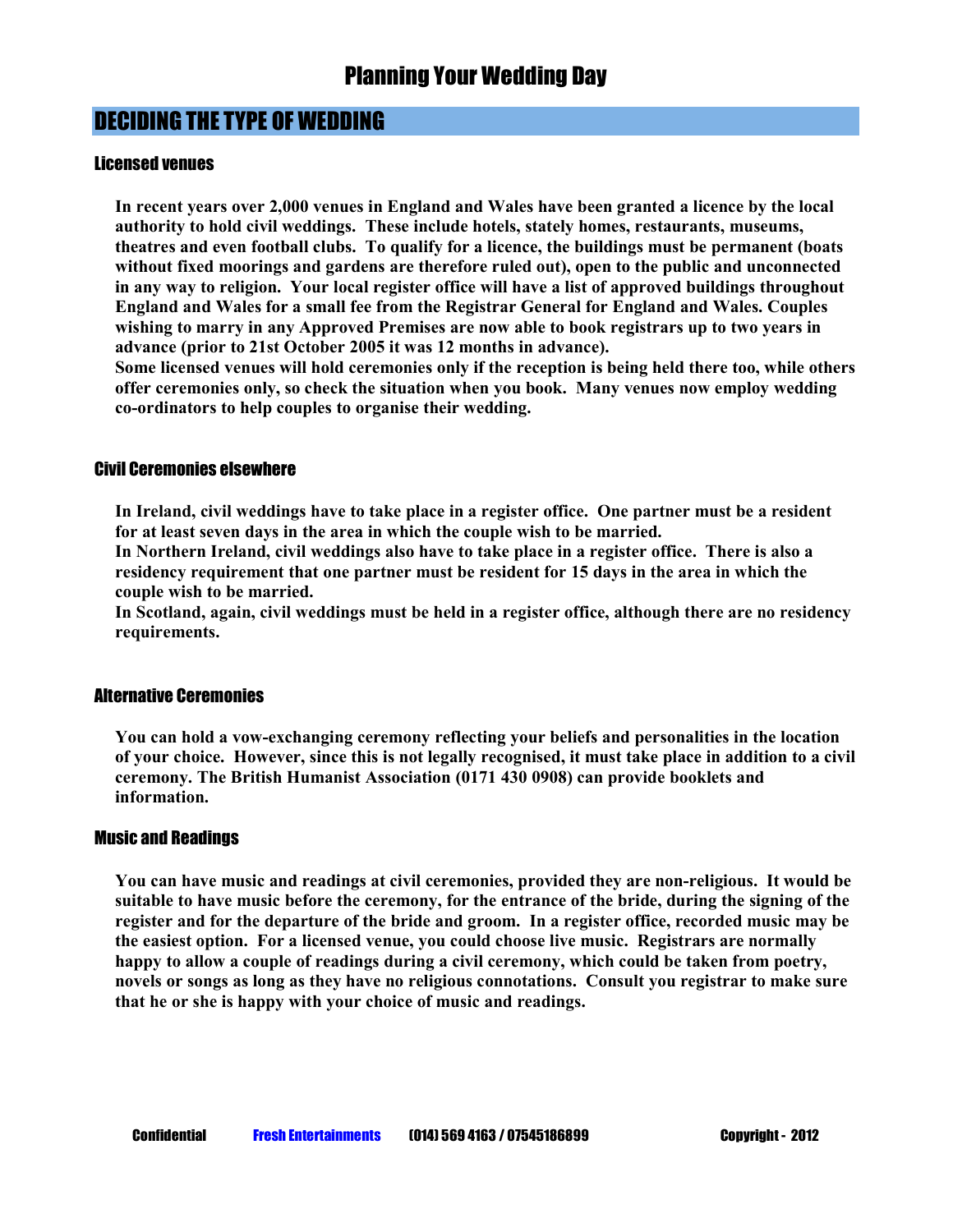#### Weddings Abroad

**Lured by the prospect of a romantic ceremony on the beach, an increasing number of couples are flying to exotic destinations to get married. The Caribbean, United States, Sri Lanka, Bali and the Maldives are all popular destinations. Many tour operators now offer all-inclusive wedding packages and can advise on the legal requirements for marrying in different countries. The basic rule is that a wedding abroad is legally recognised in the UK if it is legally binding in the country in which it takes place. In general, you should allow at least 12 weeks for all the paperwork to be processed.** 

#### Tour Operators:

| <b>Barrhead Travel</b>                  | $(0800)$ 144 4060     |
|-----------------------------------------|-----------------------|
| <b>British Airways Holiday Weddings</b> | $(01293)$ 722 648 *   |
| <b>Caribbean Connection</b>             | $(01244)$ 355 300     |
| <b>Caribbean Escapes</b>                | $(0171)$ 581 3517 $*$ |
| <b>Cosmos</b>                           | $(0161)$ 480 3929 *   |
| Couples                                 | $(0181)$ 900 1913     |
| <b>Elegant Resorts Caribbean</b>        | $(01244)$ 897 999 *   |
| <b>Elegant Resorts Worldwide</b>        | $(01244)$ 897 888 $*$ |
| Harlequin                               | $(01473)$ 407 408 $*$ |
| Hayes & Jarvis                          | $(0208)$ 748 5050 $*$ |
| Kuoni                                   | $(01306)$ 747 007 *   |
| <b>Sandals</b>                          | $(0171)$ 581 9895     |
| <b>Super Clubs</b>                      | $(01749)$ 677 200     |
| <b>Thomson</b>                          | $(0161)$ 911 8338     |
| <b>Tradewinds</b>                       | (0870) 751 0009       |
| <b>Tropical Places</b>                  | $(01342)$ 825 123 *   |
| <b>Virgin Holidays</b>                  | $(01293)$ 744 2656 *  |
| <b>Wedding &amp; Honeymoons Abroad</b>  | $(0161)$ 969 1122     |

**\* These operators advertise hotels which offer free weddings as part of the price. However, don't be afraid to ask other tour operators what they have available.**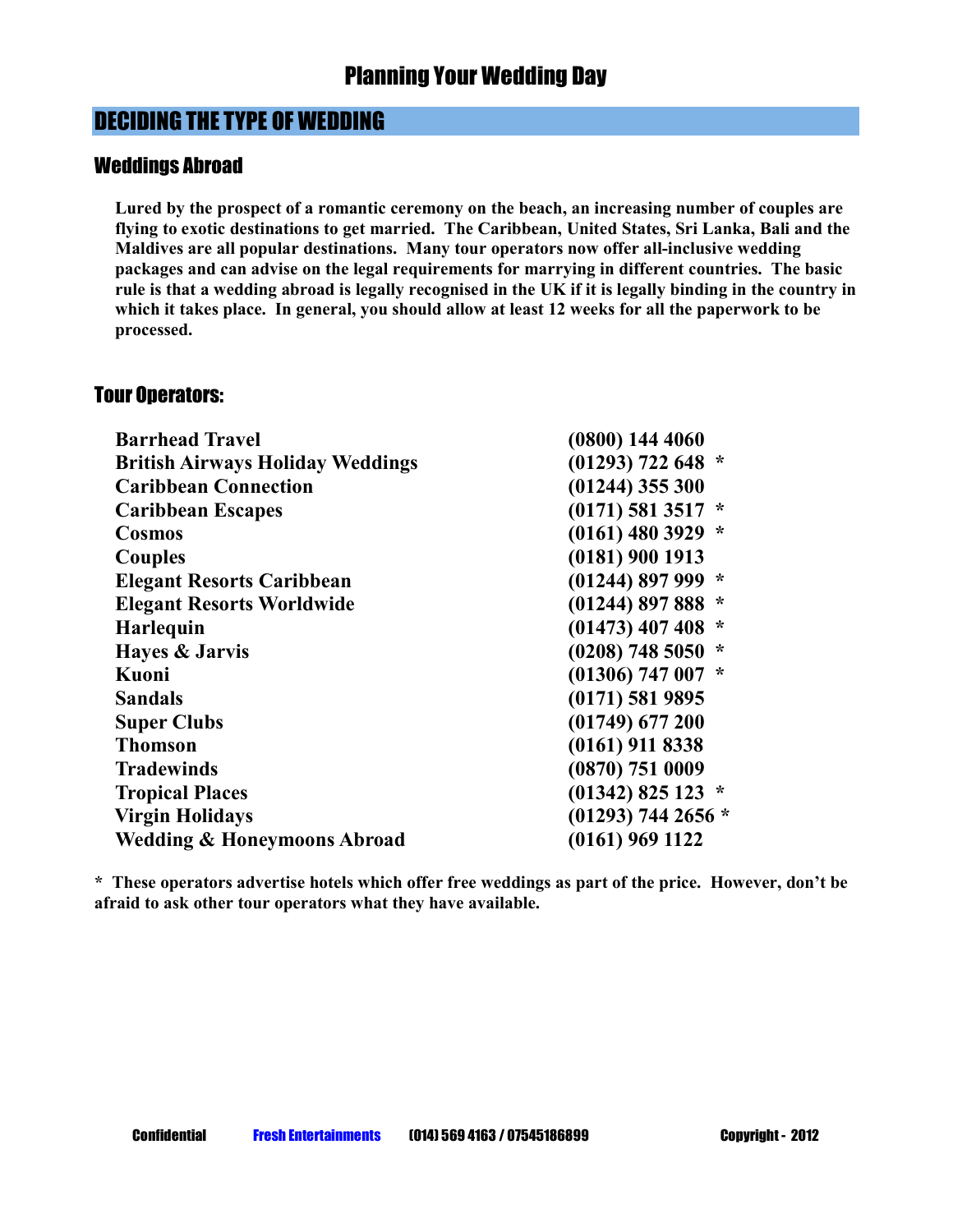## THE WEDDING COUNTDOWN - CHECKLIST

## Soon after your Engagement

|                   | $\triangle$ Set the date for the Wedding.                                                                                                                                                                         | $\left( \right)$   |
|-------------------|-------------------------------------------------------------------------------------------------------------------------------------------------------------------------------------------------------------------|--------------------|
| $\bigoplus$       | See your Minister, Priest, Rabbi or Registrar to arrange the ceremony.<br>Check whether your Minister or Registrar is happy for the<br>photographers / Videographers to take pictures of or film the<br>ceremony. | $\left( \ \right)$ |
|                   | $\triangle$ Decide with both sets of parents how many guests will be invited and<br>work out a budget and a guest list.                                                                                           | $\left( \ \right)$ |
|                   | $\triangle$ Book the Reception venue and Caterer, get at least three estimates.                                                                                                                                   | $\left( \ \right)$ |
| $\Theta$          | Book your entertainment with Fresh Entertainments                                                                                                                                                                 | $\left( \ \right)$ |
|                   | $\triangle$ Book a Photographer and Videographer if you want one.                                                                                                                                                 | $\left( \ \right)$ |
|                   | <b>A</b> Order your Wedding Cake.<br>At least 4 months is required for a traditional fruit cake.                                                                                                                  | $\left( \ \right)$ |
| $\Theta$          | <b>Choose your Attendants, Best Man and Ushers.</b>                                                                                                                                                               | $\left( \ \right)$ |
|                   | <b>A</b> Choose your Wedding Clothes.<br>Allow up to 9 months for a made-to-measure dress.                                                                                                                        | $\left( \ \right)$ |
| $\ominus$         | <b>Choose your Attendants wedding clothes</b>                                                                                                                                                                     | $\left( \ \right)$ |
| $\leftrightarrow$ | Organise Flowers, including buttonholes, bouquets and flowers for<br>the church and Reception.                                                                                                                    | $\left( \ \right)$ |
| $\Theta$          | Start looking at Honeymoon destinations and consider booking early,<br>particularly if you are going peak season.                                                                                                 | $\left( \ \right)$ |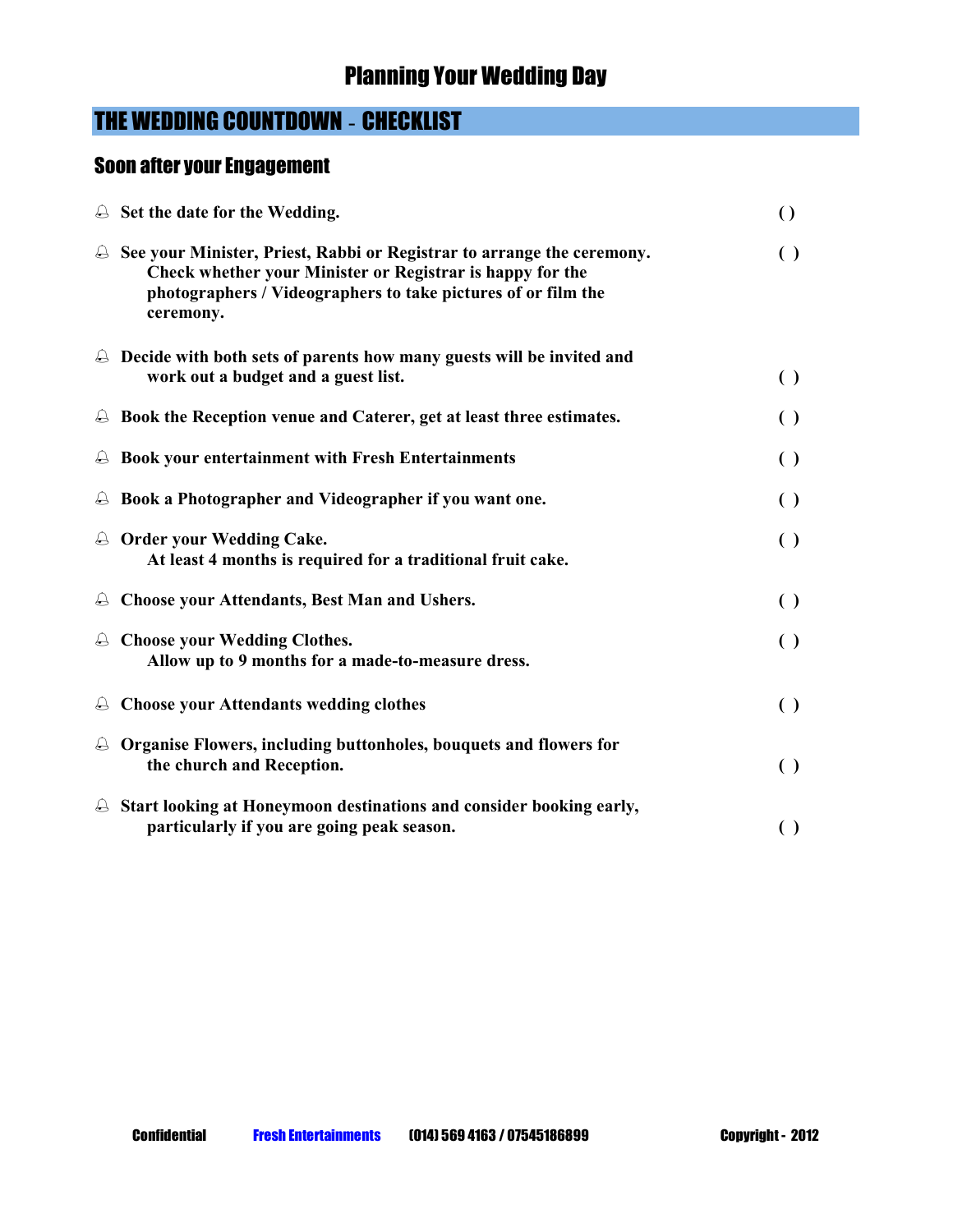## THE WEDDING COUNTDOWN - CHECKLIST

## Three Months Before The Wedding

|           | <b>A</b> Organise a comprehensive Wedding Gift list.                                                                                                                                        | $\left( \ \right)$ |
|-----------|---------------------------------------------------------------------------------------------------------------------------------------------------------------------------------------------|--------------------|
|           | $\triangle$ Choose the Wedding Ring(s)                                                                                                                                                      | $\left( \ \right)$ |
|           | <b>A</b> Talk to the Minister/Registrar about the order of service, music and<br>readings. Discuss what views the Minister and organist have<br>on different types of music at the Wedding. | $\left( \ \right)$ |
|           | $\triangle$ Order Invitations and envelopes, plus extra stationary for the reception<br>such as place cards, menus and favours.                                                             | $\left( \ \right)$ |
|           | $\triangle$ Arrange your order-of-service sheets and ask for them to be delivered<br>to the Best man at least 7 days before the Wedding.                                                    | $\left( \ \right)$ |
|           | $\triangle$ If you plan to send out wedding cake after the day, order boxes from a<br>stationer.                                                                                            | $\left( \ \right)$ |
|           | <b>A</b> Arrange Wedding Transport or speak to family and friends about<br>borrowing cars.                                                                                                  | $\left( \ \right)$ |
|           | $\triangle$ Buy going away and Honeymoon clothes.                                                                                                                                           | $\left( \ \right)$ |
|           | $\triangle$ Arrange the hire of Formal wear for the Groom, Best man and other<br>male members of the Bridal party.                                                                          | $\left( \ \right)$ |
|           | $\triangle$ Send out Invitations at least six weeks before the day.                                                                                                                         | $\left( \ \right)$ |
|           | $\triangle$ As guests reply, make a list of Acceptances and Refusals.                                                                                                                       | $\left( \ \right)$ |
|           | $\triangle$ Choose Thank-you gifts for attendants and Best man etc.                                                                                                                         | $\left( \ \right)$ |
|           | $\triangle$ Make appointments with your Hairdresser or Beauty salon to<br>discuss hair and make-up requirements.                                                                            | $\left( \ \right)$ |
|           | $\triangle$ If you are changing you name, allow at least six weeks for a<br>new passport.                                                                                                   | $\left( \ \right)$ |
| $\ominus$ | Notify your bank, building society doctor, dentist etc.                                                                                                                                     | $\left( \ \right)$ |
| $\ominus$ | Book your first night Hotel.                                                                                                                                                                | $\left( \ \right)$ |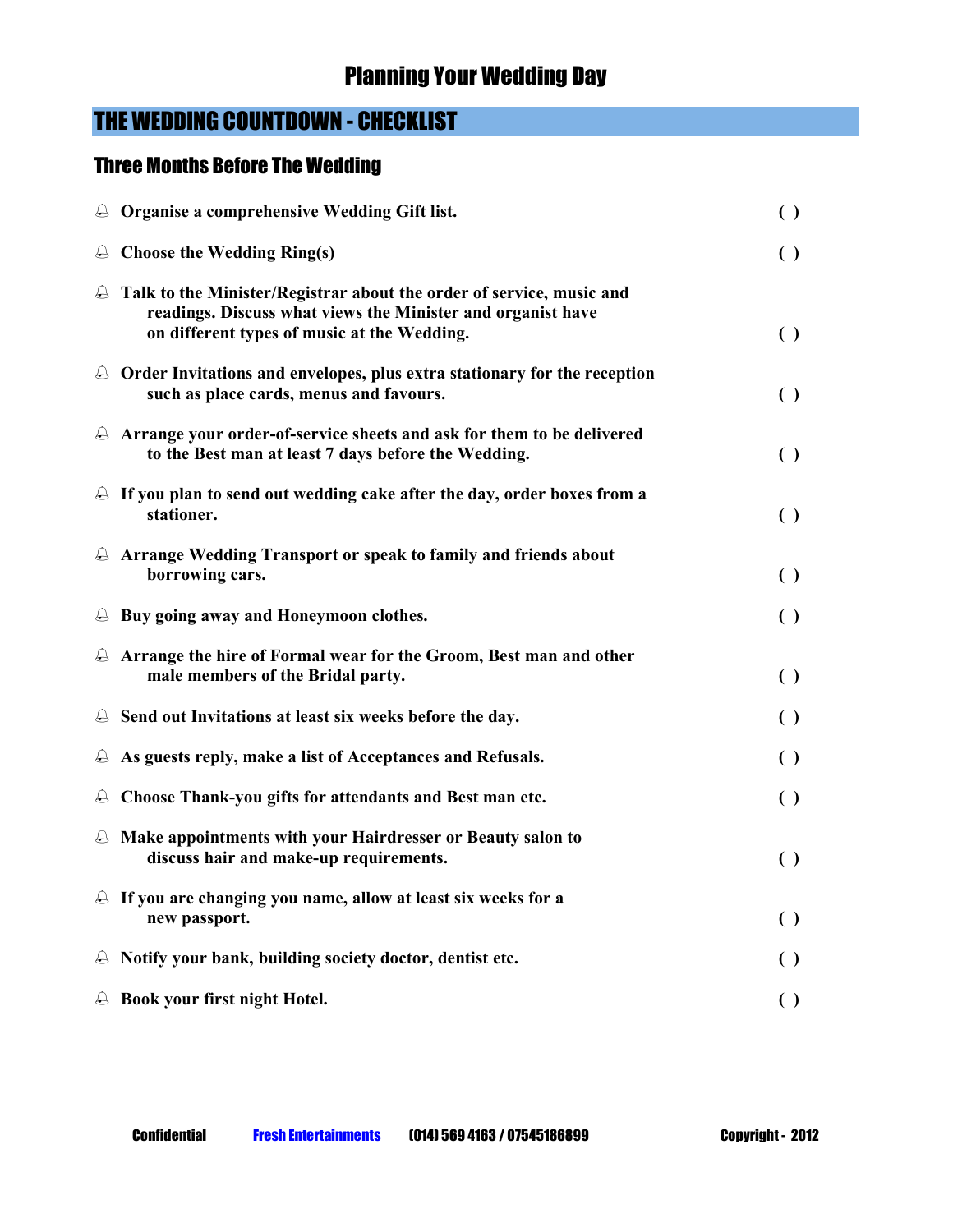## THE WEDDING COUNTDOWN - CHECKLIST

#### One month before the Wedding

| <b>A</b> Check your Fiancée has chose the Ushers and arranged hire of their Formal<br>clothes.                                                                                                          | $\left( \ \right)$ |
|---------------------------------------------------------------------------------------------------------------------------------------------------------------------------------------------------------|--------------------|
| $\triangle$ Confirm the food and drink numbers and arrangements with the Caterers and<br>Reception venue. Work out a formal seating plan, if necessary.                                                 | $\left( \ \right)$ |
| $\triangle$ Meet with the Florist to confirm requirements for the Flowers.                                                                                                                              | $\left( \ \right)$ |
| $\triangle$ Consult the Minister and Organist / Registrar about final decisions on the<br>music for the Wedding.                                                                                        | $\left( \ \right)$ |
| $\triangle$ Send thank you letters for Wedding presents as they arrive and make a<br>note of who has given you what. Make a note on your acceptance / refusal list<br>of who is / isn't able to attend. | $\left( \ \right)$ |
| <b>A</b> Visit the Hairdresser with your Headdress or Veil to try out hairstyles.                                                                                                                       | $\left( \ \right)$ |
| $\triangle$ Practise your make-up if you are doing it yourself.                                                                                                                                         | $\left( \ \right)$ |
| $\triangle$ Check whether you need visas, inoculations and order foreign currency<br>for your Honeymoon.                                                                                                | $\left( \ \right)$ |
| $\triangle$ Check your Wedding clothes and try on the whole outfit, including the<br>headdress, shoes and underwear.                                                                                    | $\left( \ \right)$ |
| $\triangle$ Have a dress rehearsal at the place of worship if possible.                                                                                                                                 | $\left( \ \right)$ |
| $\triangle$ Check if traffic delays are expected on the day, for the route to the place<br>of marriage. If necessary allow extra time.                                                                  | $\left( \ \right)$ |
| $\triangle$ Arrange to have your honeymoon luggage sent to the Hotel<br>or the Reception venue depending on when you are travelling.                                                                    | $\left( \ \right)$ |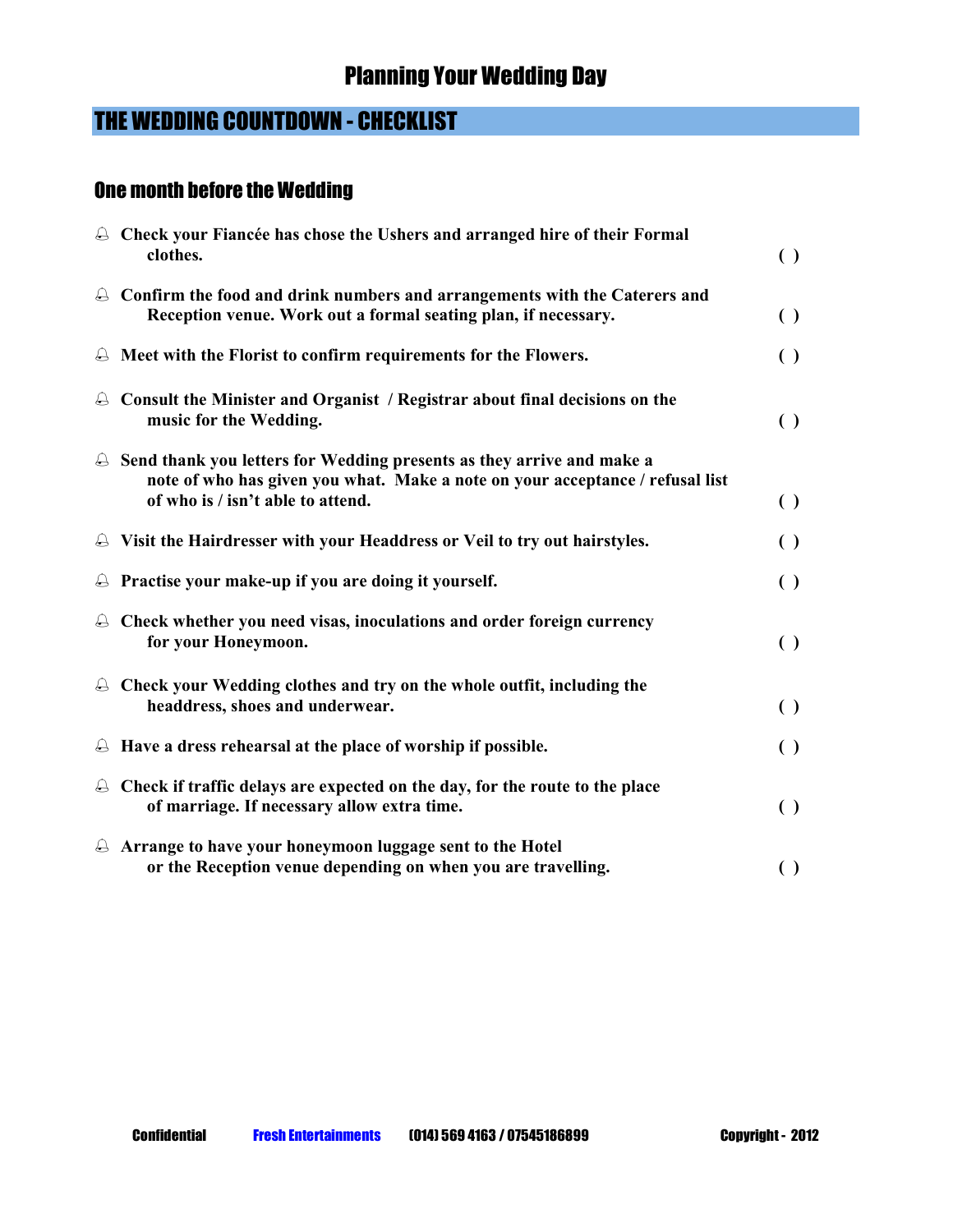## THE WEDDING COUNTDOWN - CHECKLIST

#### The Big Day

- ֠ **An hour before the ceremony is due to start the Ushers should be at the church to seat the early guests.**
- ֠ **Twenty minutes before, the Best man should ensure the Groom is at the place of worship.**
- ֠ **As the guests arrive the Ushers should show them to their seats and hand out the service sheets.**
- $\triangle$  The Brides mother should arrive at the church five minutes before the ceremony.
- ֠ **The Bride and her Father should arrive a few moments before so that the chief bridesmaid can arrange the brides veil and any photographs can be taken without holding up the proceedings.**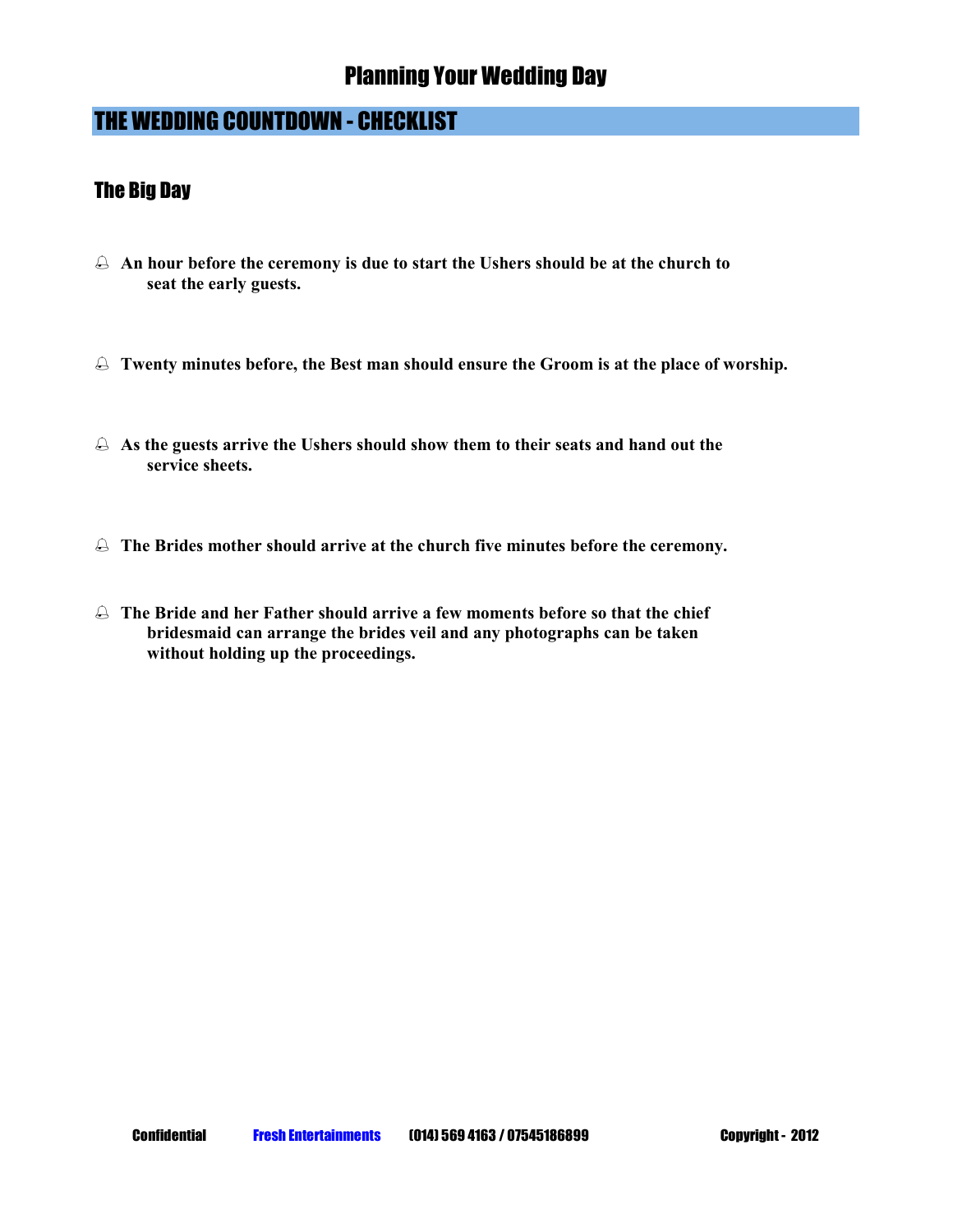#### **Insurance**

**Time and money go into arranging a Wedding, so it makes sense to think about insurance. There are policies which offer protection against such things as damage to the dress, weather damage to the marquee, the loss of deposits due to cancellation of the wedding, theft of wedding presents and so on. Get a range of quotes before you take out a policy and read the small print carefully to check they offer exactly what you are looking for.** 

#### **Flowers**

**A wedding would not be the same without flowers. They have played an important role with the bride and her bridesmaids carrying bouquets, the bridegroom, the best man and the ushers sporting buttonholes, the two mothers wearing sprays or corsages, and the church and reception being decorated with them.** 

**So choosing a good florist is essential. One of the best ways is to go by personal recommendation or ask the florist for photographs of past work - the good ones will be only too pleased to show you how creative they can be.** 

**Once you have chosen you florist don't be afraid to ask for advice if you are unsure of what you want. Browse through magazines for inspiration, ask your dressmaker for fabric samples of your own and the bridesmaids' dresses so that the florist can use toning flowers, and ask her to make sketches of her ideas.** 

**Don't forget that a bouquet has to be practical. It should be easy and comfortable to hold and not hide any particular design feature of your gown.** 

**When it comes to decorating the church it's always best to check with the minister first, then choose flowers which will best suit the size and the character of the church itself, and don't forget to ask about other weddings taking place at the church on the same day, maybe you could share the cost with the other couple(s).** 

**A few larger arrangements will have more impact than lots of smaller ones and they are best placed high up to catch the light. Remember that lighter, creamy shades are more striking and likely to flatter the bride than darker colours which can get lost against the dark background of the church.**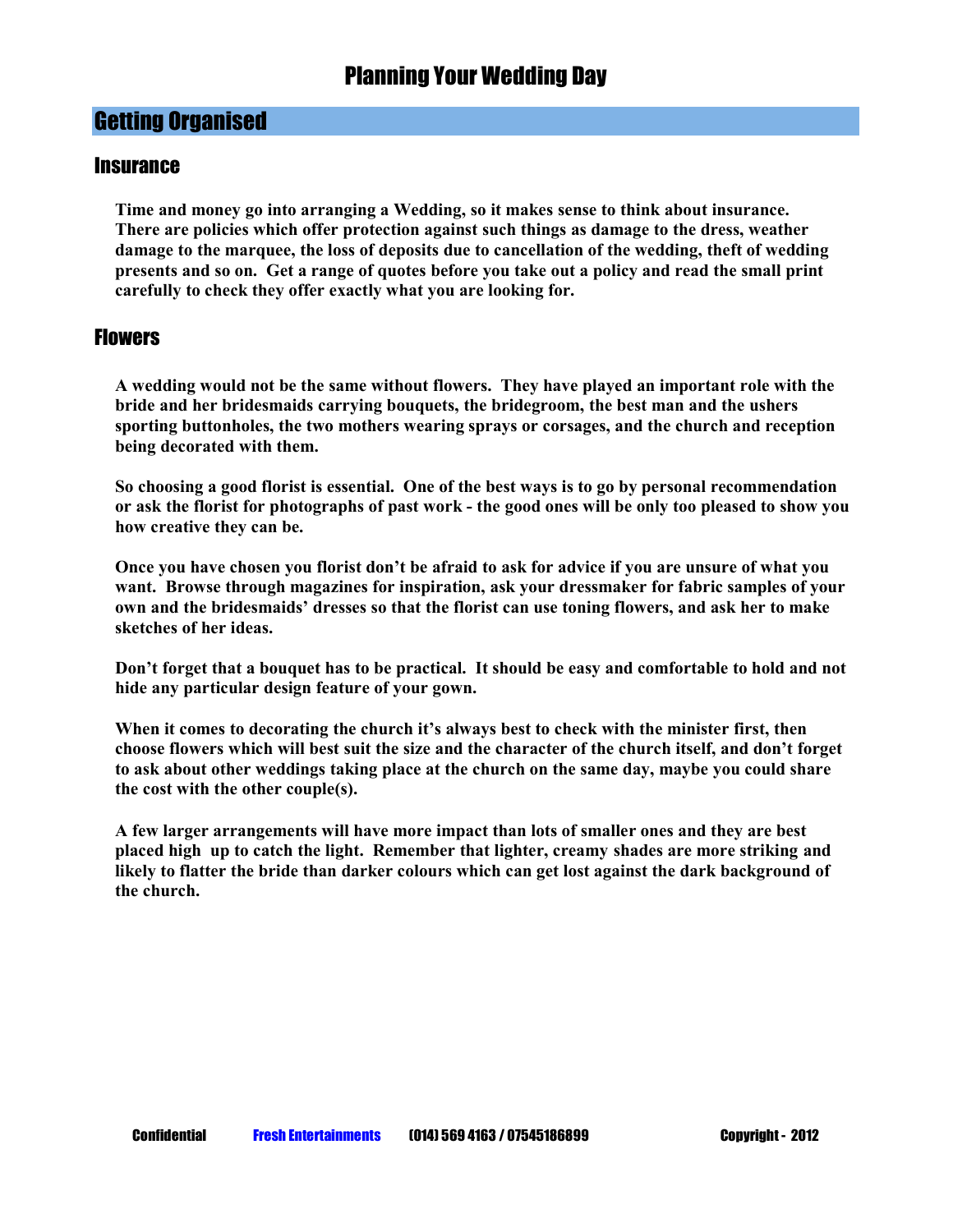#### Getting Organised

#### Flowers (cont)

**The cheapest flowers are those in season. Find out what's in bloom at the time of your wedding, a simple guide is:** 

| Spring: | Daffodils, Mimosa, Tulips, Narcissi, Anemones.                                                                   |
|---------|------------------------------------------------------------------------------------------------------------------|
| Summer: | Stocks, Roses, Cornflowers, Delphiniums, Alatroemeria, Larksphur,<br>Gladioli, Antirrhinium.                     |
| Autumn: | Ranunculus, Solidago, Sweet Williams, Dahlias, Michaelmas daisy, Blooms (large<br>headed single chrysanthemums). |
| Winter: | Chrysanthemums, Carnations, Ivy, Twisted Willow.                                                                 |

**As an alternative to separate posies for your flower girls, buy hoops from a toy shop, give them a coat of paint to match your colour scheme and decorate them with ribbons and flowers, they're easy to carry and they'll really enjoy showing off!** 

#### Reception Decoration

**Even the most ordinary of rooms can be transformed into a colourful, atmospheric venue for your wedding reception through careful choice and placement decorations.** 

**A strategically place archway of balloons provides a wonderful setting through which the bride and groom can enter the reception. a Cloud Nine (three floating heads of balloons linked by a tulle) can be a perfect backdrop for the top table, while a bouquet of balloons on other tables complete a wonderfully warm welcoming picture.** 

**Foil or latex balloons can be ordered in virtually any colour and in almost endless variety of designs. Their finishing touch is too important to leave until the last minute, consult the experts in plenty of time to avoid being disappointed.**

**Alternatively, you could make you own table decorations. Buy some plain terracotta flower pots from a garden centre and paint to match your colour scheme, then fill with seasonal flowers simple but effective.** 

**Long stemmed, single flowers like gerberas, roses, agapanthus, iris and sunflowers are easy to arrange in tall glasses and look stunning as table centre pieces.**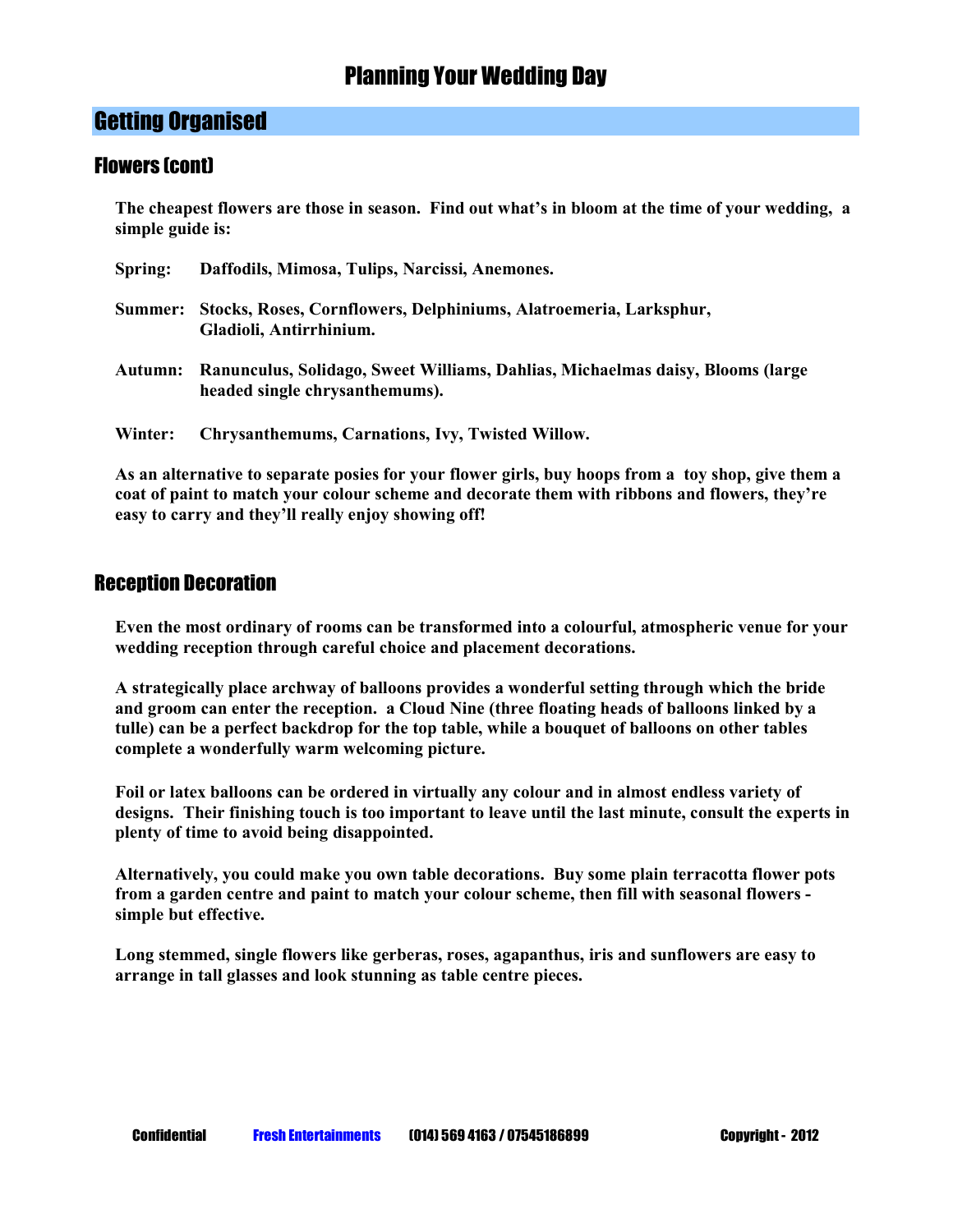#### Beauty & Hairdressing

**Wedding day radiance is something every bride hopes will be hers on her big day. However, somehow in the run up to the momentous occasion, thoughts of how you look can get swept aside by a pressing wealth of plans, arrangements and last minute anxieties.** 

**Take heart, looking your best will come naturally if you take a bit of time to experiment with your make-up beforehand.** 

**If you have opted for a traditional white gown, the easiest way to simulate the colour is to wrap a white towel around your neck, when trying different make-up colours. Choose a moderate, not glaring light, to study the effect against your skin.** 

**Although you might normally prefer bolder shades, try toning down the colouring. Brides should look fresh and dewy rather than studied in their make-up, so keep tones pink rather than red. Avoid purple tinges for lipstick and eye-shadow, they can make you look as if you are about to faint.** 

**A little experimenting beforehand will help to get the colouring and make-up routine right for the desired effect.** 

**While you are rehearsing the overall look, it's worth spending some time looking at your nails and giving yourself a manicure, or visit a salon and have someone else pamper you!** 

**Hair is the next area for consideration and again the best advice is to try different styles, with your headdress if possible, well before the big day.** 

**If you're having highlights or colouring, do so well in advance so you have time to get used to the effect.** 

**Have your style cut at least one to two weeks before the big day, and treat yourself to a good conditioning treatment, either in a salon or at home.** 

**If you are not doing your own hair, remember to book your appointment with your hairdresser well in advance of your big day to ensure availability.** 

**Don't forget to ask your hairdresser about special bridal packages, some salons may give you a discount if your book several appointments in advance, leading up to your wedding day.**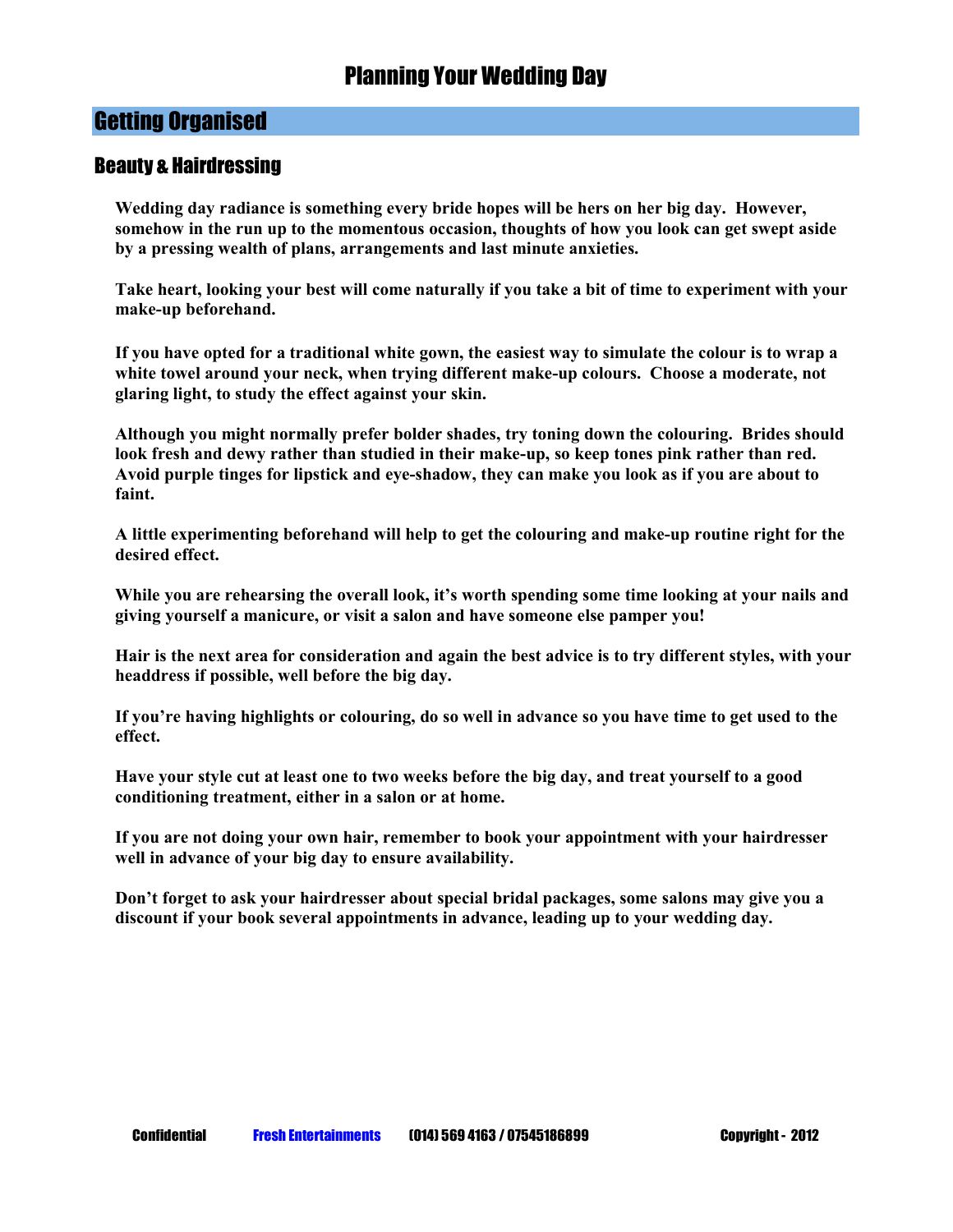#### The Cake

**No wedding day is complete without the cake, yet it is surprising how such an important feature can sometimes be almost overlooked.** 

**Most confectioners positively encourage ideas about design from their customers. The cake provides you with lots of scope for creativity. The traditional choice is a three-tiered fruit cake, but why not have a chocolate cake, flavoured sponge or French croquembouche?** 

**Cakes now come shaped likes piles of wedding presents, buildings, honeymoon luggage, animals or even vases of flowers.** 

**It is important to remember when ordering the cake that it needs to be big enough to provide a slice for everyone at the reception, plus any absent friends to whom you would like to send a piece.** 

**However, remember that the rules about ordering, baking and storing the cake are the same whatever your demands about size, shape and colour.**

**A good, rich, moist mixture should be ordered four months or so in advance and left for at least six weeks before it is iced so that the flavours can develop.** 

**There really is nothing like forward planning if you want the perfect cake to complete the picture on your wedding day.** 

#### **Drinks**

**A wedding reception is an occasion when people drink a great deal - usually all you provide. It's reasonable to assume that you guests will drink one or two glasses as they arrive, up to three with the meal and another glass with the toasts. If you are catering for your wedding yourself, order drinks on a sale-or-return basis.** 

**The traditional wedding drink is champagne, but if this is beyond your budget there are now a huge number of alternative sparkling wines to choose from. These can be served throughout the reception. Alternatively, you may want to serve wine with the meal and keep the sparkling wine for the toasts. You could offer your guests aperitifs such as sherry, and beer is often more popular with younger guests.** 

**Another idea is to offer an initial glass or two on the house and provide a cash bar for additional drinks. Provide plenty of soft drinks for children and for adults who prefer them or who are driving. Tea is also always welcome.**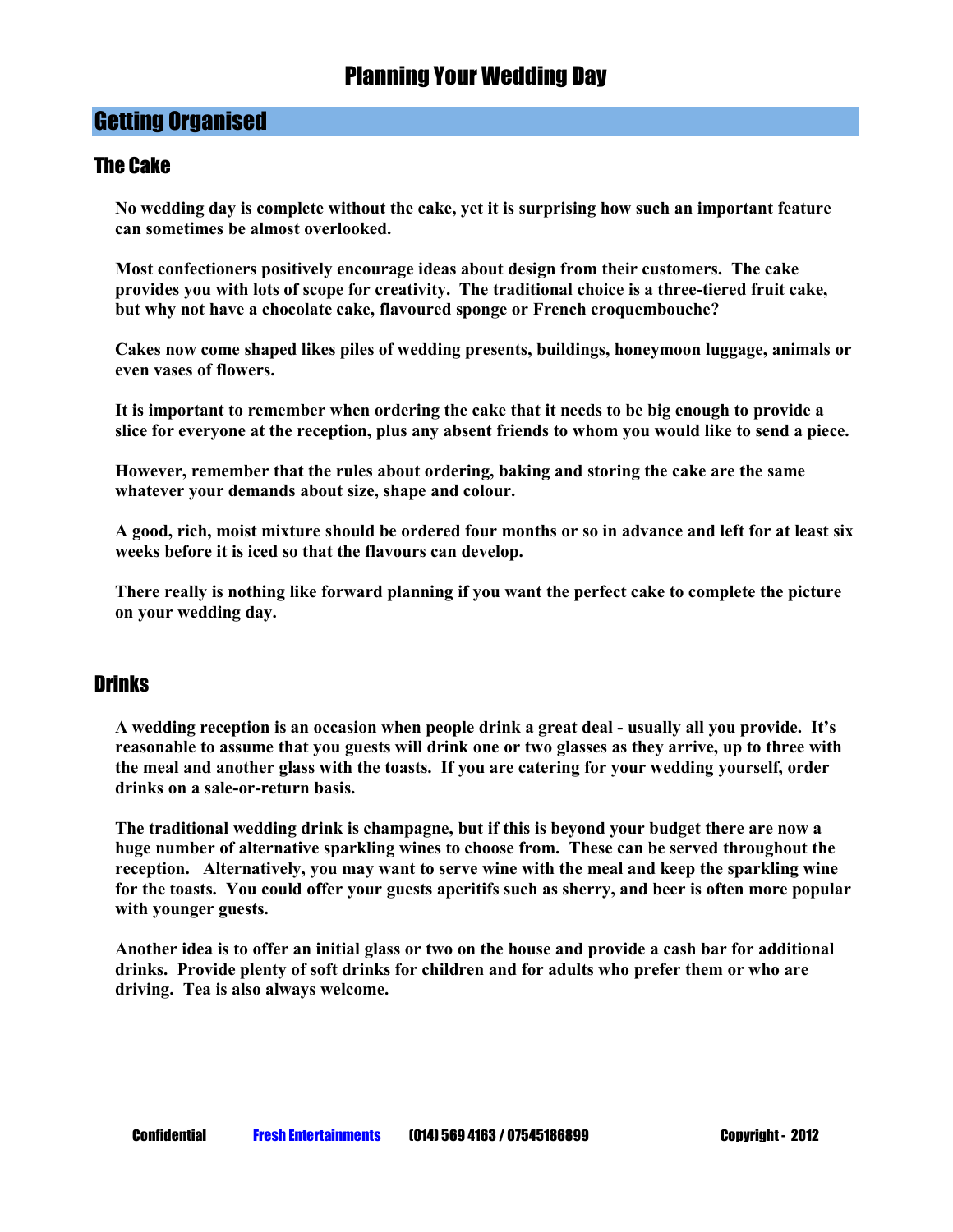#### **Entertainment**

**Many people make the mistake of booking too much entertainment for their evening reception, choosing a live band followed by the disco. Remember that the photographs, dinner and speeches often take longer than expected, so you will probably only have time for one or the other.** 

**Fresh Entertainments provide high quality, professional entertainment for a wide variety of events. Being totally committed to providing customer satisfaction means maintaining extremely high standards.** 

**Combining 'up to date' Digital equipment with spectacular modern lighting displays and just the right sound, Fresh Entertainments will create the right environment for your guests to truly enjoy themselves.** 

**From your initial enquiry to the presentation at your wedding, you will find our staff have the experience, creativity and knowledge to help you plan your celebrations to the smallest detail.** 

**A pre-wedding meeting to discuss your particular requirements for your special day is available, at your convenience. Let us know your special music requirements and we guarantee they will be met.** 

**Your presenter will arrive and set up his equipment, before your guests are due, so that he can ensure the sound quality and lighting levels are correctly set for the night.** 

**With sounds from the 50's through to Y2K there is something for everyone. So if you like to Waltz, Tango, Rock & Roll, Jive, Line Dance, or you prefer something more up to date, we have it all!** 

**It's polite to offer your entertainers something to eat at your reception, but they will not expect a full three-course meal! Agree in advance the time at which they will take a break and ask your venue or caterers to provide some snacks and sandwiches.** 

**A magician or clown is great fun, but hiring one isn't essential to keep your very young guests amused. Instead, organise a separate play area for kids and provide plenty of toys and colouring materials to keep them entertained.**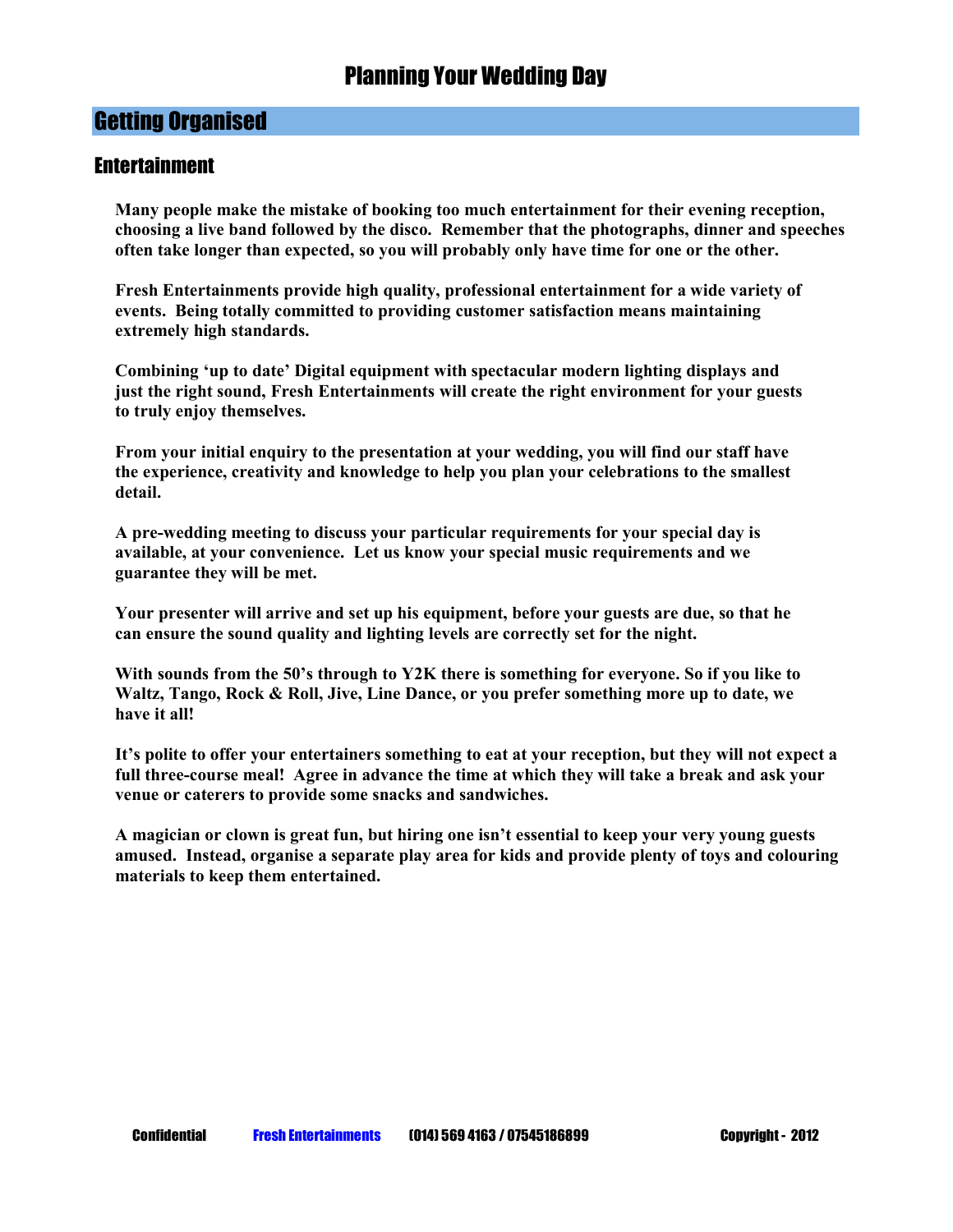#### **Photography**

**Wedding photographs provide a permanent record of one of the most important days of your life. Your big day is unique. It is impossible to repeat and too precious for you not to have the best possible memories of it.** 

**Professional photographs do cost money - and for good reason. You are paying for expertise and experience, care and consideration, a way of marshalling your relations into some resemblance of order, as well as capturing those special, less formal, less posed moments which make the day memorable.** 

**Be sure you are hiring a professional photographer who can deliver the goods. Do your homework. Ask your married friends who they used and if everything worked out.** 

**Ring around photographic firms and ask, not just about the service they provide, but also for samples of their work, details of the professional associations to which they belong and whether or not they are insured.** 

**Make sure, too, that he will be there for all the key moments throughout the day - right through, if required, to your first dance together as man and wife. A professional photographer should give you his undivided attention - do make sure that he is not going to disappear for half-anhour on another engagement and check that he or she will be looking after you in person.** 

**A bit of checking could save you years of regret later, and don't forget that the best photographers have bookings sometimes years in advance. So book early, especially if you are marrying on one of the peak Summer Saturdays.** 

**Once you have found and booked your photographer, why not make his life easier by telling him exactly what you want?** 

**Before you sign any kind of agreement, check with your photographer exactly what's included in the cost, whether you get a set of proofs and also the price of reprints, which can substantially increase the initial outlay.** 

**Arrange a meeting a few weeks before the wedding to discuss the arrangements, confirm the shooting schedule and timetables, and plan in detail the special pictures required, so that on the day he can just get on with his work in the least disruptive way.**

**After your big day, spread the cost of your wedding photographs by only ordering your absolute favourites straight after the event. Some photographers will happily organise more reprints for you a few months later, giving your bank balance a chance to recover!**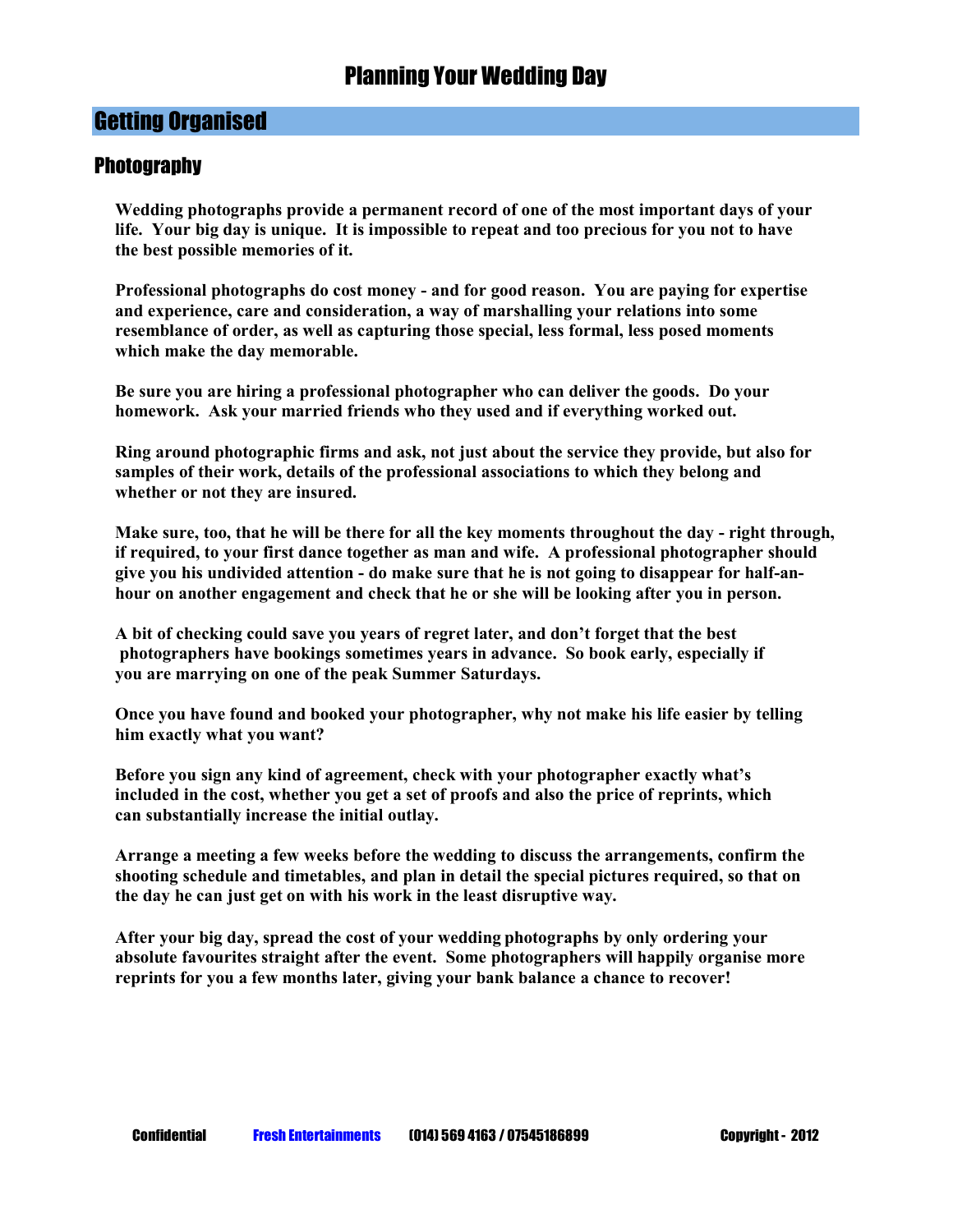#### **Videography**

**You really do get what you pay for when it comes to wedding videos, but there are questions you can ask to ensure you're getting the most for your money. Check that the company has up-to-date equipment, anything digital is a good sign. Before you book, ask to watch a video (as opposed to a demo) of one of the wedding they've covered so that you can assess their style.** 

#### **Transport**

**Every bride likes to arrive in style and the wedding cars play an important part in the proceedings.** 

**They should be booked well in advance and a chauffeur-driven limousine will add an extra touch of glamour. These days it is possible to book any style of vehicle from a state-of-the-art saloon to a vintage car.** 

**It is wise to go and look at the cars before you book them to ensure there is plenty of room inside for a comfortable ride when taking the style of the gown into account.** 

**Get a written quote of exactly what is included, such as mileage and flowers, as this will differ from firm to firm.** 

**If you want something more romantic, then a horse-drawn carriage may be the answer, and will provide the opportunity for some wonderful photographs.** 

**If you can't afford cars for the whole party, ask a friend with an unusual, sporty or stylish car to chauffeur you.** 

**If you house is near your church or wedding venue, cut down on transport costs by organising one car to do two trips, the first with your bridesmaids and the second with you and your father.** 

**The travel arrangements are the responsibility of the Best man. Apart from getting the Groom to the church on time he should also ensure that everyone has transport to the reception, so is usually the last to leave the church.**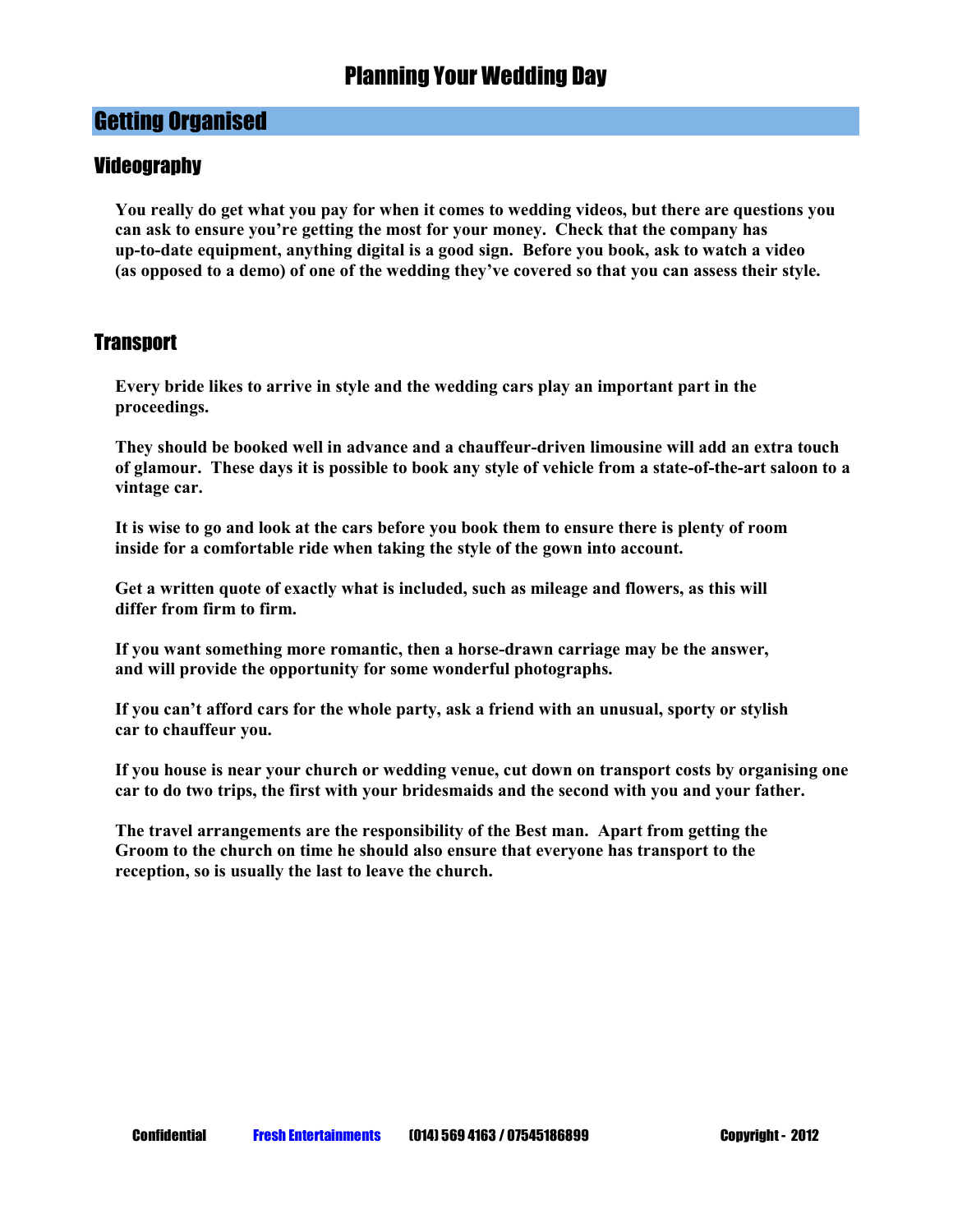#### The Ceremony

**The ushers should be the first to arrive at the church to direct guests to their seats and give out order-of-service sheets at the church door. The bride's family and guests sit on the left of the aisle, the groom's on the right. The bridegroom and best man should arrive at least 20 minutes before the service so that photographs can be taken before the arrival of the bride.** 

**One of the ushers should direct the bride's mother to the front pew while the bridesmaids wait for the bride outside the church. Even if either or both sets of parents are divorced, it is considered appropriate for them to sit together for the service in the front pew, and current partners should be treated as honoured guests.** 

**The bride and her father should arrive a few moments before the service is due to begin so that photographs can be taken and the chief bridesmaid can arrange the bride's veil.** 

 **If the service is fully choral, the procession down the aisle should be choir, minister, bride on her father's right arm and attendants.** 

**When they reach the chancel steps, the bridegroom and best man should take their places on the bride's right and the bride should hand her bouquet to her chief bridesmaid. If there are no bridesmaids, the bride should hand her bouquet to her father. He can give it to the bride's mother or put it on the front pew to be collected when the bridal party goes to sign the register.** 

#### The Order of service

**After the entrance of the bride there is often a hymn, followed by readings, possibly another hymn or psalm and an address from the minister.** 

 **The marriage follows.** 

**The bride's father takes her right hand and gives it to the minister, who passes it to the groom. The vows are taken and the ring(s) passed to the groom by the best man, or the minister receives the ring(s) on the face of the prayer book before offering them to the bride and groom. Both the bride's father and the best man then return to their seats in the front of the church.** 

**The bride and groom follow the minister to the alter for prayers. The congregation may then sing a hymn, followed by the final blessing. Led by the minister, the bride and groom go to sign the register, usually followed by their parents, the best man and chief bridesmaid.** 

**At the same time as the register is being signed and witnessed by two adults, the choir may sing or the organist may play a piece of music. When the formalities are over, the bridal procession leaves the church as follows: bride and groom, small attendants, chief bridesmaid and best man, bride's mother with groom's father, groom's mother with bride's father.**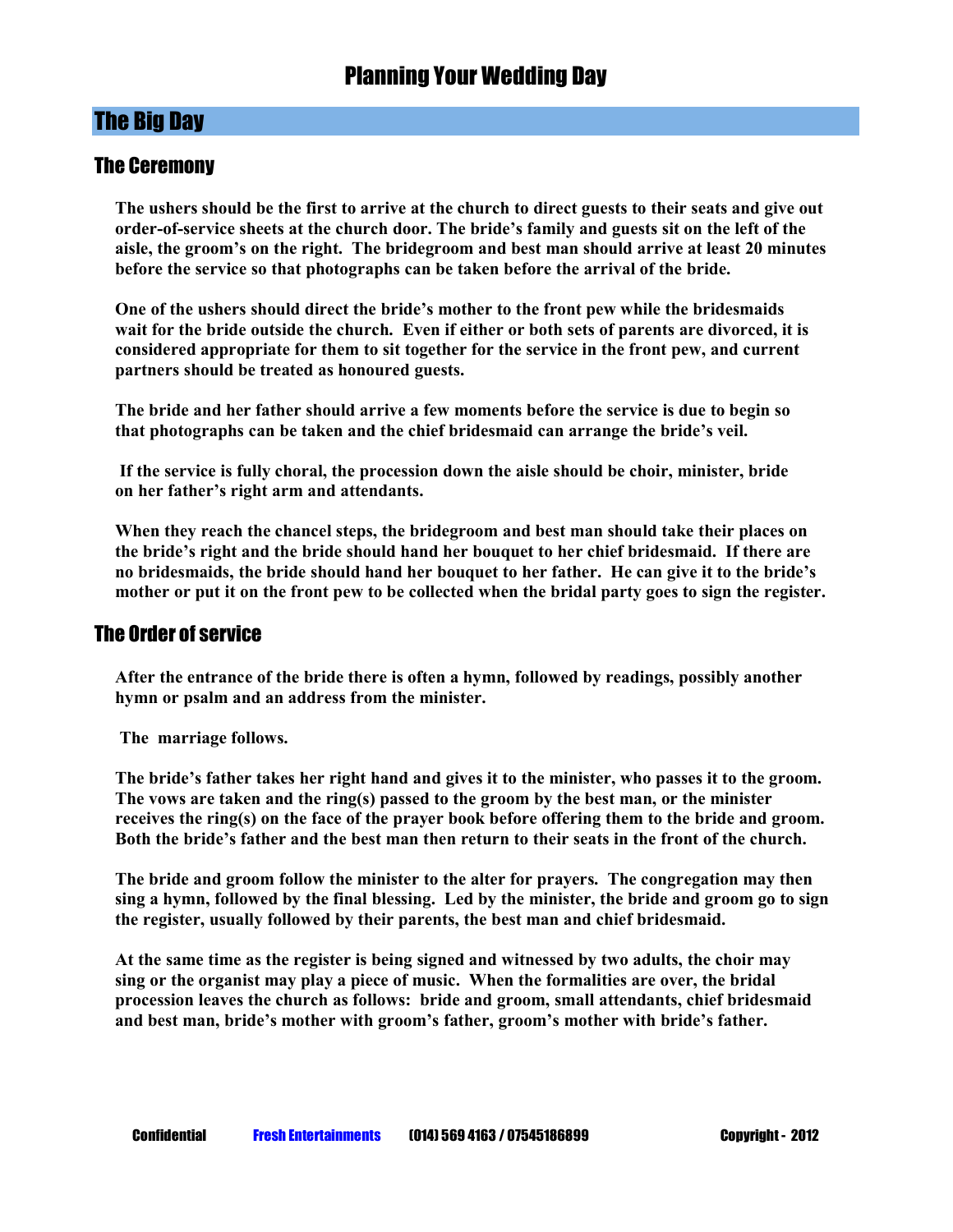#### The Reception

**Make your arrangements well ahead and confirm them with your venue or caterer in writing. If you are having a seating plan, give yourself plenty of time to work it out. Keep the manager of your reception venue informed about the number you have invited. You will be expected to pay for all food you have ordered, even if some guests do not turn up. Normally you will only be charged for drink consumed.** 

**There are different approaches to a reception: you may want drinks with canapés, a formal sitdown hot meal, a buffet, or perhaps even a barbecue or an afternoon tea. A sit-down meal will probably be more expensive than a buffet or canapés. Of course, the cheapest way is to cater for a reception is to ask friends or family to do it for you.** 

**Providing well for your guests should be a priority since some may have travelled a long way to be with you on your special day. Avoid inviting more guests than you can afford to feed properly and make sure there are plenty of chairs, even at a canapé reception, so your guests can sit down if they wish.** 

**At the reception, the bride and groom arrive first, then their parents. A formal receiving line is arranged as follows: the bride's parents, the groom's parents, the bride, the groom, the attendants. If you don't want to have a formal receiving line, you could simply meet guests as they arrive at the door.** 

**Some couples hire a toastmaster to act as a master of ceremonies. If you don't have one, your best man can assume this role at the reception. Liaise with the toastmaster or best man over the sequence of events.** 

**Traditionally, the timetable for a reception is as follows: The receiving line, the meal (the minister, if present, should be asked to say grace), the speeches and toasts, the cutting of the cake (some couples prefer to have this before the speeches), the departure of the bride and groom.** 

**The Top Table seating plan is as follows:** 

| <b>Chief</b> | Groom's Bride's Groom |  |        | <b>Bride Bride's Groom's Best</b> |     |
|--------------|-----------------------|--|--------|-----------------------------------|-----|
| Bridesmaid   | <b>Father Mother</b>  |  | Father | Mother                            | Man |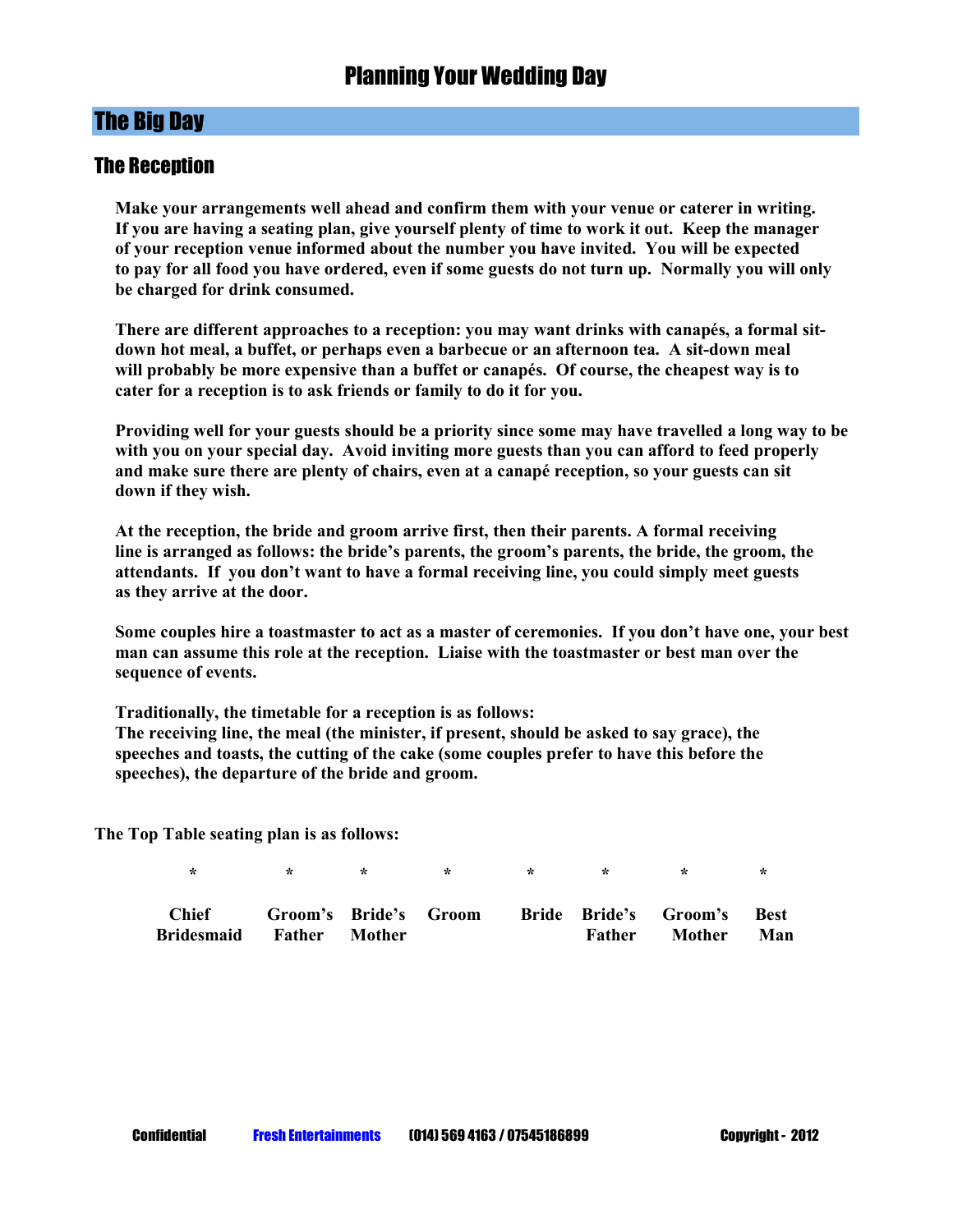#### The Reception (cont)

**Once the guests have finished their meal , the traditional sequence and content of the speeches is as follows:** 

**The toastmaster or the best man calls upon the bride's father (or a close personal friend) to make the first speech:**

**He will usually make reference to the joy the bride has brought to her parents over the years and how proud they feel on her special day. He will probably outline a couple of events in her life, a mix of humorous and more serious tales, and perhaps talk about the couple's happy time together, especially if they have known each other for some time. He can then welcome his new son-in-law to the family, offer a little advice to the newly-weds perhaps based on his own experiences of married life - and then make a toast to the health and happiness of the couple.** 

**It is then the turn of the bridegroom to take the floor:** 

 **He replies on behalf of himself and his new wife and thanks everyone present for their attendance, their good wishes and their gifts. He should thank both sets of parents for their help and support over the years and, in particular, any help they have given in preparing for the wedding. The bridegroom may go on to relate a short tale concerning himself and the bride - maybe their first meeting, or any good fortune or bad luck they have experienced along the way. It is also the bridegroom's job to thank the bridesmaids and pages for their help during the service. He may also at this point give them each a small gift, usually a small piece of jewellery. He makes a toast to the bridesmaids.** 

**It is then the best man's turn:** 

**It is the job of the best man to respond on behalf of the bridesmaids, thanking the groom for his good wishes and the gifts. He usually goes on to make a speech as full of humour as possible without straying over the bounds of good taste. He could make reference to the beauty of the bride and the groom's good fortune in marrying her and then relate one or two tales about times he and the groom have spent together (as tasteful as possible!). Some best men feel the need to read out messages from the many and varied cards received by the couple, but this tends to go on too long and should be kept to a few from, maybe, absent friends or relatives living abroad. He then toasts the Bride & Groom.** 

**The cake cutting ceremony** 

 **Is usually done immediately after the speeches. This allows guests a photo opportunity. The bride and groom make the first cut, then the cake is taken away to be sliced and distributed amongst the guests. Some couples prefer to make the first cut for the photographs, then take the cake home and distribute slices with their thank you notes,**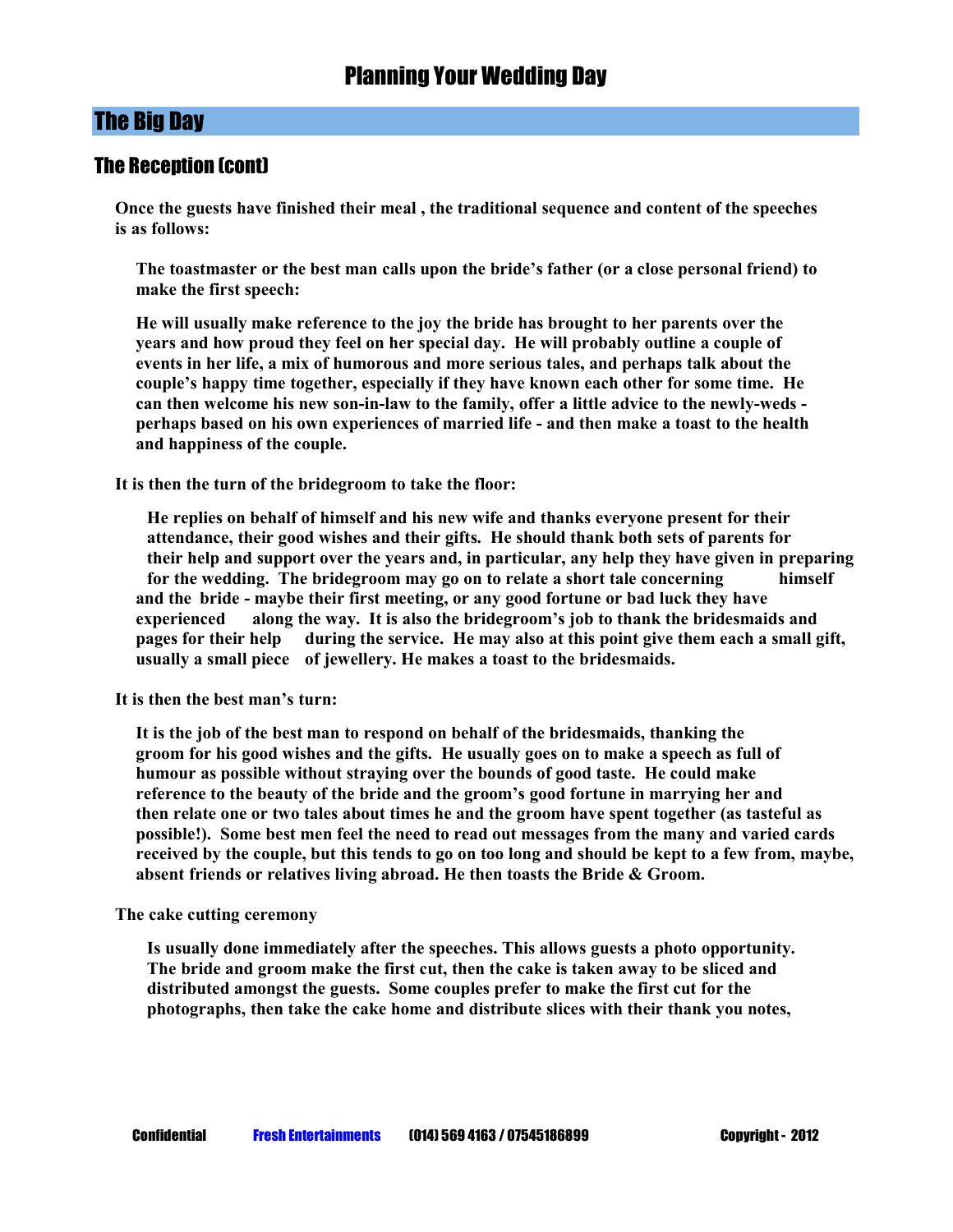#### The Reception (cont)

**The Departure of the Bride and Groom** 

 **How formal the departure of the bride and groom from the wedding breakfast or reception varies tremendously.** 

 **Traditionally the bride and groom are the first to leave the reception, giving their guests the opportunity to bid them farewell and wish them luck on their journey as man and wife.** 

 **Recently, this tradition is being disregarded by couples, who prefer to stay with their guests until the end of the evening. As has 'throwing the bouquet' and 'removing the garter' ceremonies. The choice is up to the individual couple.** 

 **For a more formal exit:** 

 **At a designated time during the evening the guests are requested to form a human arch, under which the happy couple will pass, before leaving for their secret destination or indeed, their honeymoon.** 

 **Alternatively, the guests form a circle with the bride and groom in the centre. The presenter will play some appropriate music whilst the bride and groom select dancing partners from family and friends, either methodically or randomly. Once they have made their way round the circle, the presenter announces their departure and the guests follow them to their car to wave farewell, before returning to the reception.**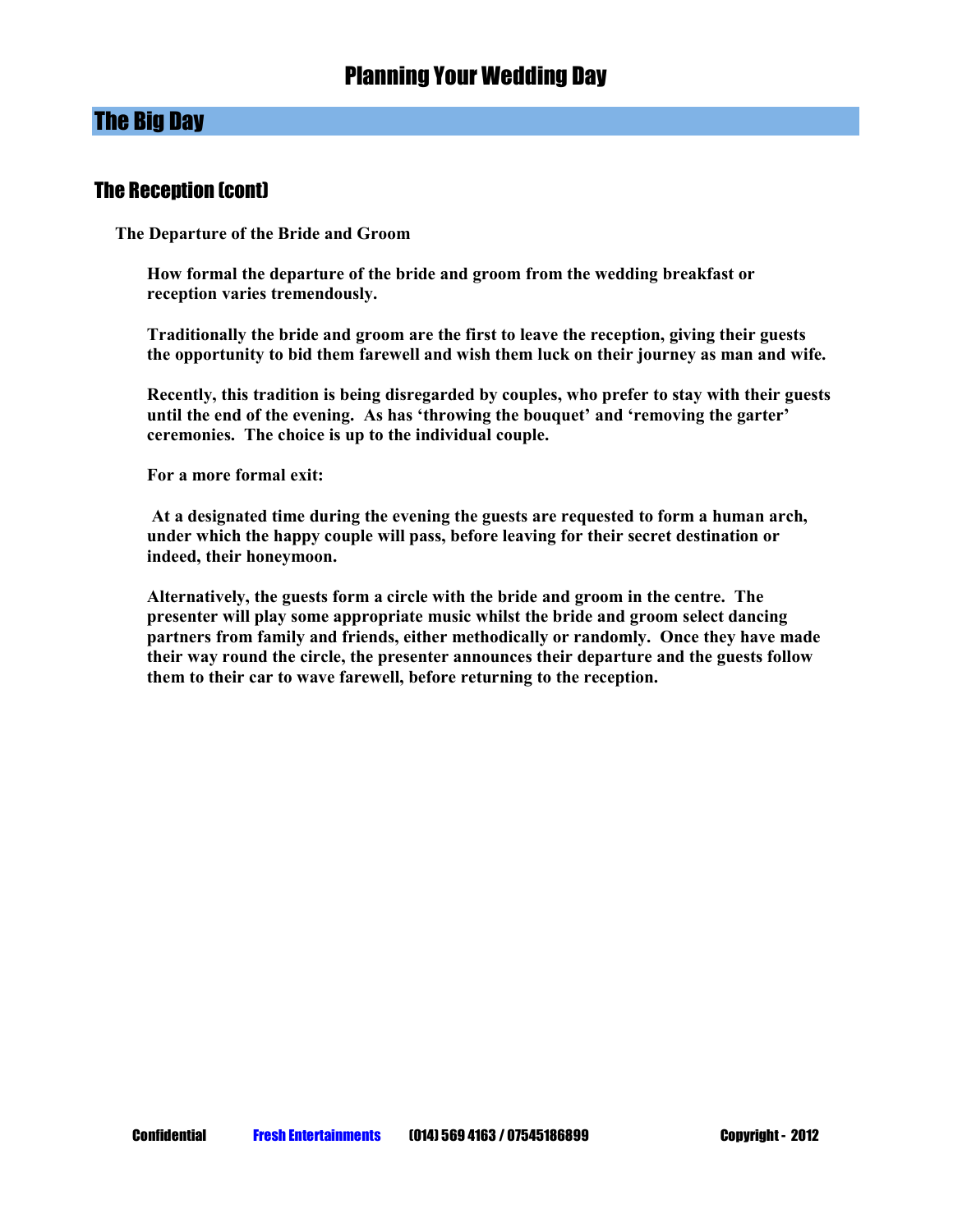#### The Honeymoon

**If you're booking you honeymoon some time ahead of your departure date, phone around for a good deal - many travel agents offer fantastic deals on holidays booked well in advance.** 

**Booking an all-inclusive honeymoon is a great way to keep the costs down and can really help when your planning your wedding budget - you pay just one price upfront that covers everything from water sports to cocktails, so you know exactly how much of your wedding budget is free to be allocated to you your honeymoon. Another brilliant cost-saving tip is to take advantage of free wedding packages offered at selected hotels at certain times of the year, where you'll receive lots of goodies like a wedding cake, sparkling wine and bouquet, absolutely free.** 

**Fly out on a weekday, rather than a weekend - this can often work out to be significantly cheaper.** 

**Book your honeymoon out of season when prices are at their lowest. In the Caribbean, low season is generally June to November, in the Maldives it is June to September, in Kenya low-season is April to July, and in Europe the winter months are cheaper.** 

**If you love the outdoors, why not sleep out under the stars on a camping honeymoon? Eurocamp (01565 626 262) offers amazing packages and have campsites at plenty of beautiful European destinations, including the Pyrenees, Venice and Florence, and romantic settings such as a wooded valley by Lake Maggiore in Italy - perfect for honeymooners who want to go back to nature.** 

**Ask for honeymoon vouchers for your holiday of a lifetime instead of presents. Contact honeymoon specialists Kuoni on 01306 744 444 for more details.** 

**If you're getting married abroad, choose a package which offers free weddings as part of the price. See page 15 for details, those with asterisk's are tour operators with hotels offering these packages.**